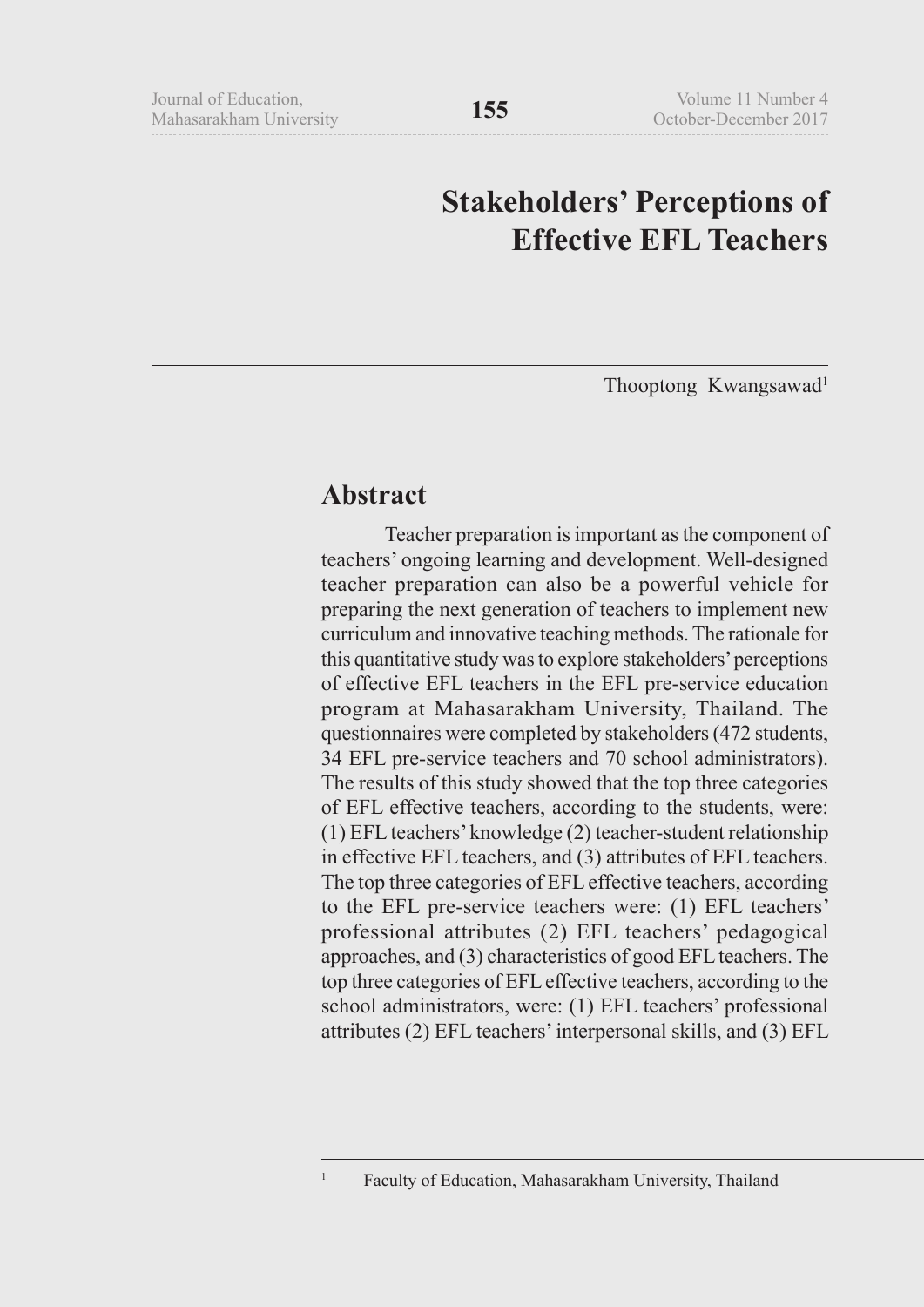teachers' pedagogical approaches. The information gleaned here will be used to revise the EFL pre-service teacher education program.

## **Keywords:** EFL Pre-service teacher education program, Effective EFL teachers, Stakeholders' perceptions

## **Introduction**

The most important feature of quality education for learners is teachers' effectiveness (Day, 2012). Effective teachers can have an enriching effect on the daily lives of children and their lifelong educational and career aspirations. Findings of research on teacher quality support the fact that effective teachers not only make students feel good about school and learning, but also their work actually results in increased student achievement (Darling-Hammond, 2000). Effective teaching and effective teachers have been explained from different viewpoints. For example, according to Wright, Horn and Sanders (1997), effective teachers seem to be able to make a positive impact on student achievement of all students in their classroom, even if there is a wide range of ability levels. Giovannelli (2003) stated that effective teaching consists of five components: the composite of effective teaching, classroom management, instructional behavior, and classroom organization and teacher expectations. Ko (2014) pointed out that effective teaching is generally referred to in terms of a focus on student outcomes and the teacher behaviors, and classroom processes that promote better student outcomes. And effective teachers are clear about instructional goals, are knowledgeable about curriculum content and the strategies for teaching it, are knowledgeable about their students, and are able to adapt instruction to their needs and anticipating misconceptions in their existing knowledge. Darling-Hammond (2000) emphasized verbal ability, content knowledge, pedagogical knowledge, certification status, ability to use a range of teaching strategies skillfully, and enthusiasm for the subject characterize effective teachers.

Hanushek (1992) suggested that in order to improve educational outcomes, individual countries must focus on effectiveness of teachers. They have to identify the competencies required for effectiveness and use them to prepare pre-service teacher preparation programs in their own country.

In Thailand, the established standards for Thailand's pre-service programs are the Standards of Knowledge created by the Teachers' Council of Thailand (TCT) and Regulation on Professional Standards and Ethics. These standards require pre-service teachers and individuals seeking a teacher's license to have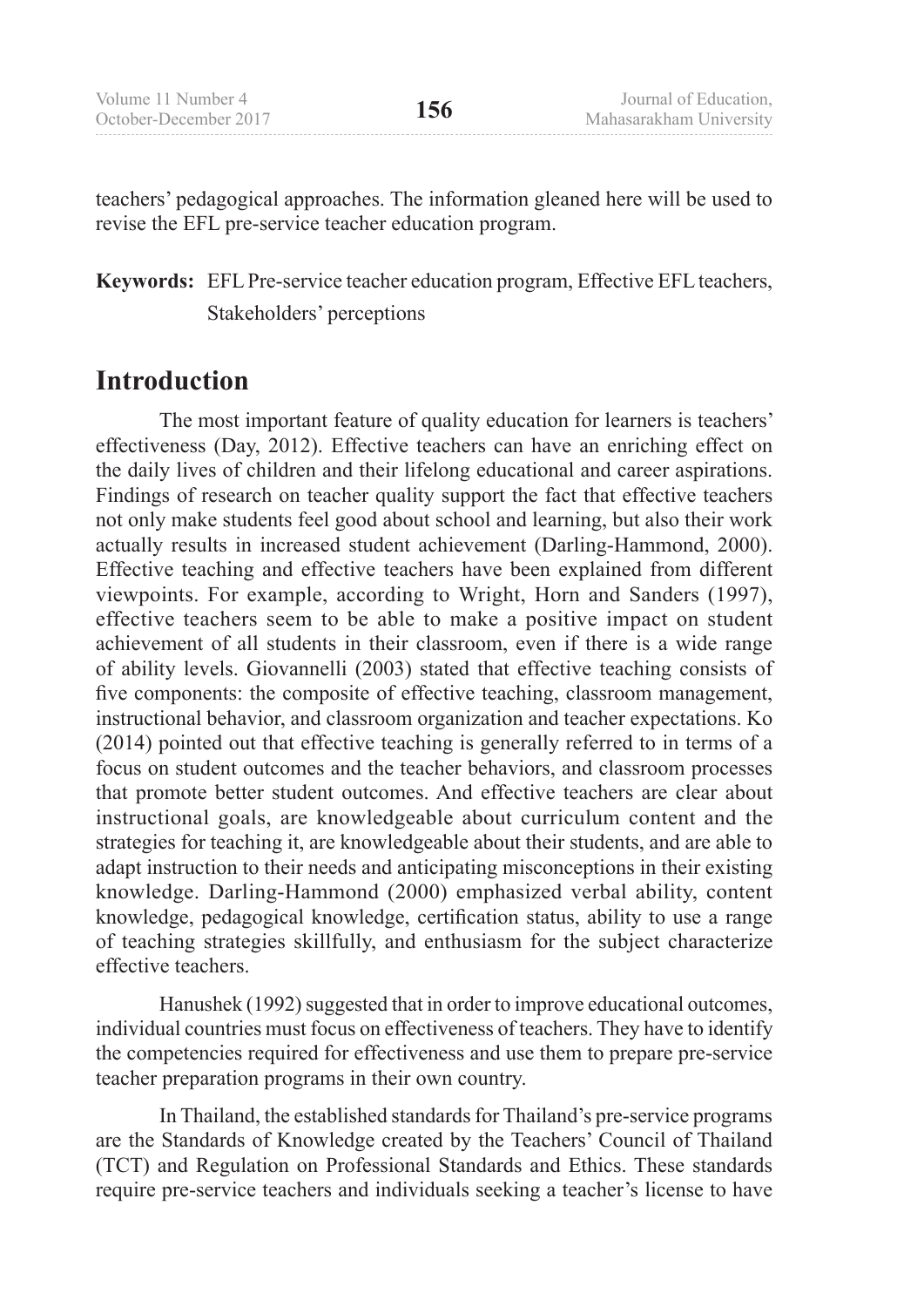knowledge of typical foundation and pedagogical topics like curriculum development, educational measurement and evaluation, classroom management and practicum. From the perspective of OECD-UNESCO, Thailand's pre-service programs appear to cover the three broad content areas typical of teacher preparation courses (foundation, pedagogy and subject matter).However, discussions with stakeholders in Thailand, as well as some research, indicate that gaps remain in topics important to supporting the country's education reform. Most notably, programs are not specifically required to prepare student teachers in the basic education curriculum, the linchpin of the country's learnercenter education reform, or impart an understanding of the theory of learning underpinning the curriculum and the reform. Moreover, the entire year-long practicum is conducted at the end of the program rather than being interwoven with coursework. Stakeholders reported that more back-and-forth between practice teaching and coursework over the final year and a half of the program would be preferable (OECD/UNESCO, 2016, p.199).

Understanding the way in which stakeholders perceive quality of education is important for policy makers, program designers, and program implementers (Anderson 2002). Giving stakeholders a voice not only allows us to understand how they think and feel about a topic; it provides an opportunity to help frame important policy decisions that directly impact their lives (McKnight,Graybeal, Graybeal, &Yarbro, 2016). Stakeholders such as universities, schools, and pre-service teachers are effective partners who can strengthen teacher preparation programs (ACDE, 2003). To enhance the overall success of the teacher preparation programs, university and school staffs have to share responsibility for learning and assist in the on-going clarification of roles (Clinard&Ariav, 1998; Broadbent, 2006).

Nowadays, English has become the international language throughout the world and is widely used in daily communication and business. This has made Thailand needs for exploring the field of English language instruction. Pre-service teachers must be trained to be effective language teachers who can review their own theories and principles of language teaching, understand how the process of second language development occurs and understand how teachers' roles change according to the kind of learners. However, it is important not just the teaching and learning process, but also to understand how key stakeholders perceive effectiveness. Thus, hearing the voices of stakeholders in their own context is necessary. These stakeholders include students, pre-service teachers, in-service teachers, and school administrators. Especially, students can provide insight needed to fully understand the effectiveness at the classroom level. Since students spend so much time at schools, they experience teachers in and out of the classroom. They would be able to communicate realistic perceptions of their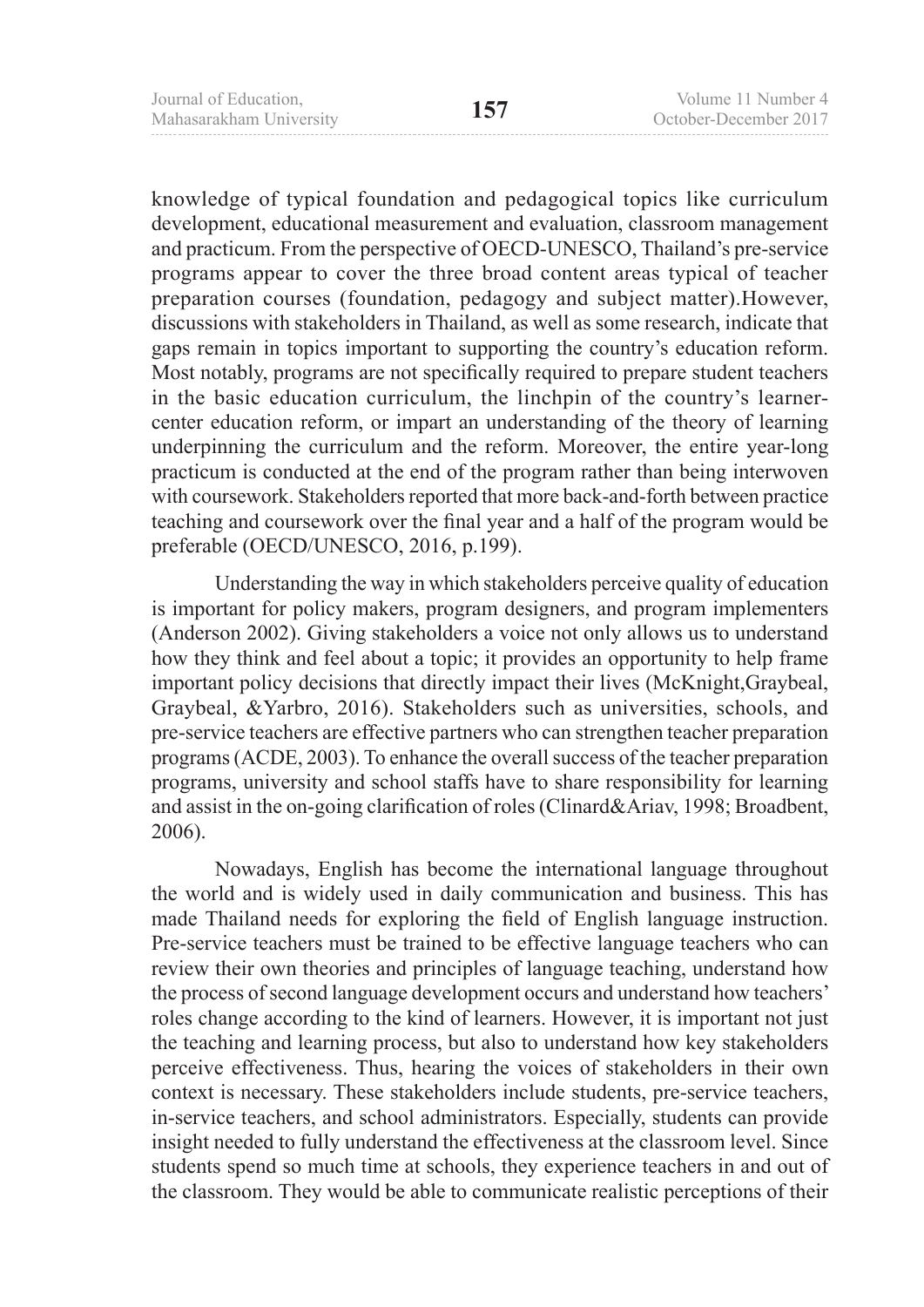personal experiences with individual teachers. More importantly, Thailand's current education reforms focus on quality, equity, effectiveness and efficiency. Teachers and school leaders are instrumental to achieve these overarching goals, and they will have a good chance of success if Thailand makes efforts to strengthen teacher preparation. Based on the information from all stakeholders, educators who are actively involved in developing, implementing, and revising pre-service teacher preparation programs will have a better assessment on what is needed to improve or continue, stop or start implementing.

As a teacher educator who takes responsibility for the EFL pre-service teacher education program is interested in revising the program, this subject is of interest because there are not only shared concerns about the quality of EFL teachers in Thailand among organizations but also among researchers. For example, Scholz (2014) conducted her study on the perception of EFL teachers in Thailand. The purpose of this study was to find out how well-prepared Thai teachers felt their teacher training program prepared them for the life as a teacher of English as a Foreign Language (EFL). The results revealed that their teaching abilities had small to no relation to teaching preparation course work or professional development and teaching field experience. Riamliw (2013) studied the connection between concepts of literacy and EFL literacy instruction, teachers' literacy-teaching practices, and the challenges these teachers faced in teaching EFL literacy. The challenges and difficulties that the teachers faced in EFL literacy instruction were similar, and they were associated with teacher and student attributes, curriculum design, instructional methods, classroom management, and administrative support. Significantly, school policies and administration were a key problem that caused other unmanageable challenges in EFL literacy instruction, such as large class sizes, mixed ability language classes, insufficient facilities, and less-effective teachers. Flammer (2013) interviewed six Thai primary and secondary English teachers on understanding the challenges facing Thai teachers of English as well as the uncommon strategies teachers have implemented to effectively instruct English in the Thai school system. Results revealed that challenges to effective English instruction, included teacher proficiency in English, cultural norms influencing classroom interaction, lack of flexibility in developing lesson plans, and limited time to devote to lesson preparation.

In this study the researcher, therefore, surveyed the stakeholders' perception of effective EFL teachers. For the purposes of this study 'perception' was operationalized to mean the stakeholders' psychologically held subjective beliefs on ideal effective EFL teachers. Perceptions within the framework of this study's research design refers to students', EFL pre-service teachers' and school administrators' personal, subjective beliefs on effective EFL teachers. It is hoped that through the findings, a better theoretical understanding of the perceptions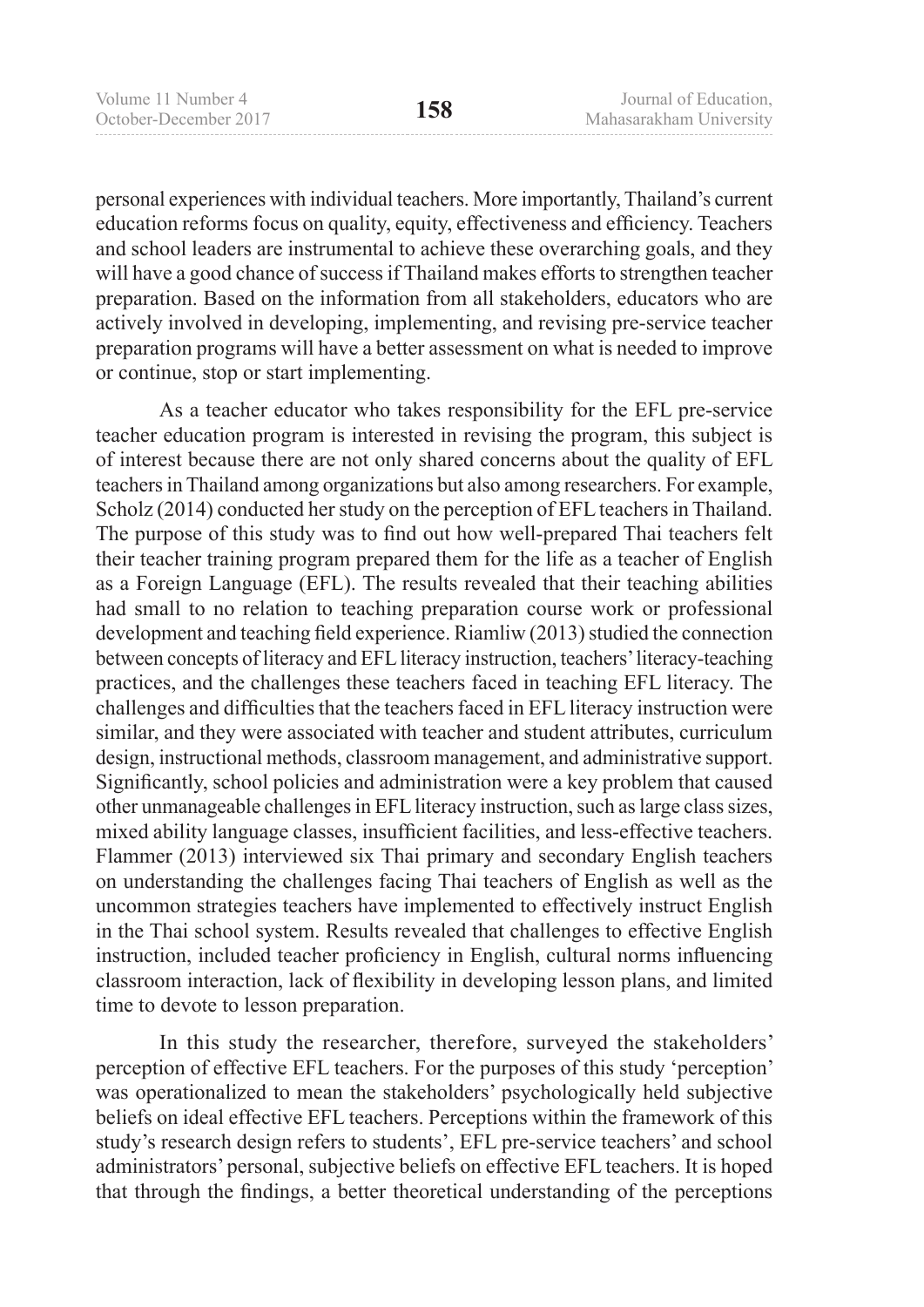of EFL teacher effectiveness will be gained, and in particular, the findings will inform discourse on how to revise the EFL pre-service teacher education program.

## **Research questions**

This study was not intended to generalize about the characteristics of EFL effective teachers, but the focus of this study was to give voice to the stakeholders in the EFL pre-service teacher education program at Mahasarakham University in Thailand to establish perceptions of the characteristics of effective EFL teachers, firstly through the eyes of the learners themselves, and then by discovering the perceptions of the pre-service teachers and the school administrators. The following research questions guide this study:

1. What characteristics of effective EFL teachers are perceived to be most important by the students?

2. What characteristics of EFL effective teachers are perceived to be most important by the EFL pre-service teachers?

3. What characteristics of effective EFL teachers are perceived to be most important by the school administrators?

## **Research Method**

## **Participants**

Participants of this study were selected as a convenience sample included three groups of stakeholders in the EFL pre-service teacher education program at Faculty of Education, Mahasarakham University, comprising students, EFL pre-service teachers and school administrators. The first group was the students from 13 schools which consisted of 205 primary school students and 267 secondary school students from 34 EFL pre-service teachers' classes. The second group constituted 34 EFL pre-service teachers (4 male, 30 female) enrolled in practicum courses. All of them were placed to the schools organized by the Faculty to take their practicum in the last year of the program. Finally, the third group comprised 70 school administrators (mean age 46) from 13 schools who were responsible for the practicum of the 34 EFL pre-service teachers.

## **Context**

The EFL pre-service teacher education program at the Faculty of Education of Mahasarakham University is a five-year program which the students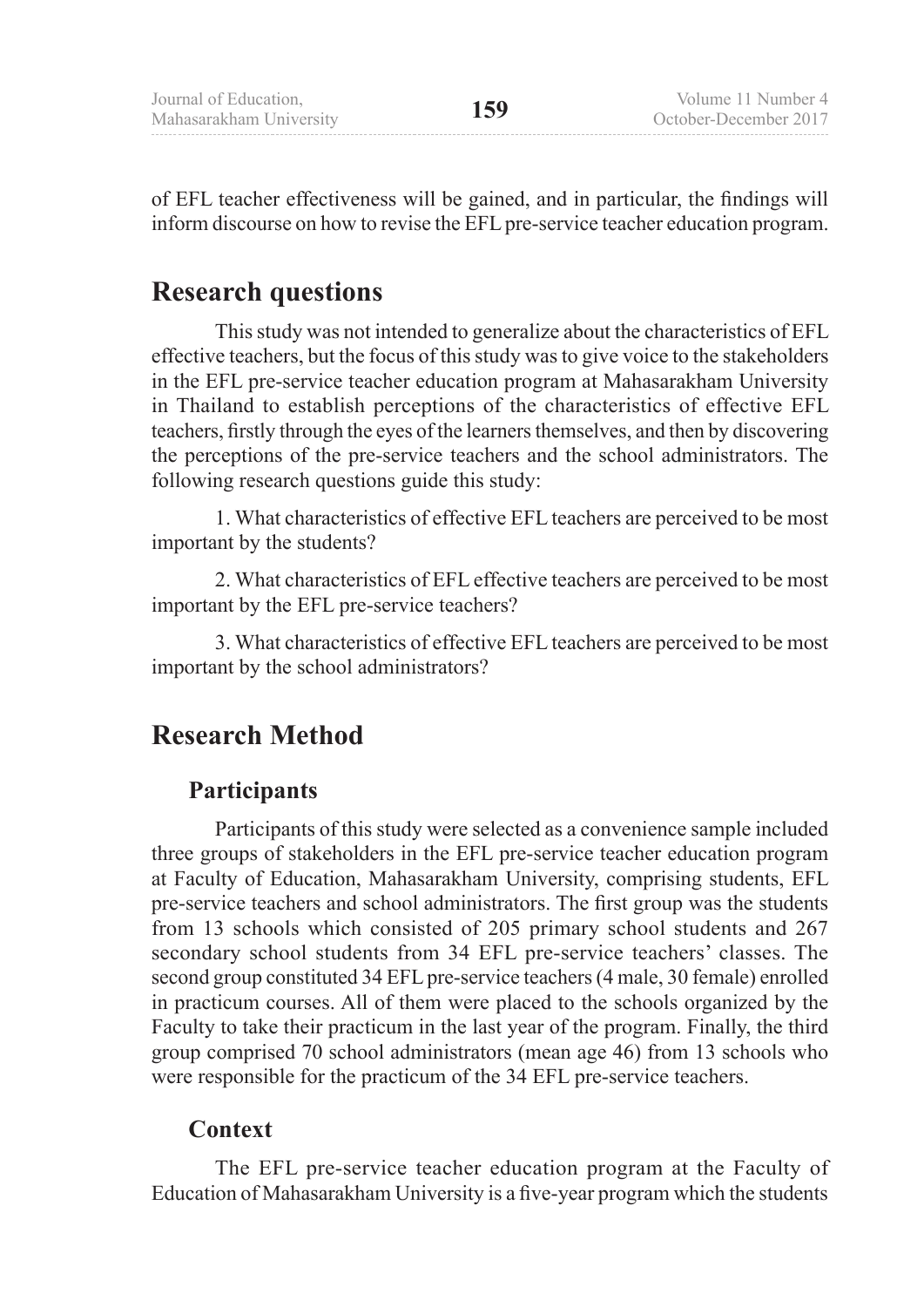have to complete 167 credit hours including 155 credit class hours and 12 credit hours of practicum. The program has been designed for students who have completed grade 12. The program is offered in English and in Thai. The components of the program consist of professional courses including methodological and pedagogical approaches to English as foreign language teaching as well as English language courses. The program also organizes practicum in selected schools. The participants of this study were 34 senior EFL pre-service teachers enrolled in practicum courses. All of them were placed to13 schools to develop skills through observing their associate teachers, creating lesson plans, teaching lessons and experiential learning about classroom management in the last year of the study. The participants of this study also included the students and the administrators from the schools where the EFL pre-service teachers took their practicum since they were important stakeholders of the program.

### **Procedures**

There are numerous sources of information and data that could be drawn upon to provide evidences to inform our understanding of teacher effectiveness. These sources involved a range of data collection methods (e.g. classroom observation, interviews, inspection frameworks and judgments by trained professionals, examination and test data about student achievement, policy documentation, and questionnaire surveys) (Ko, 2014). Using questionnaires to survey the perception of stakeholders about teachers' image can be considered as one of the most fascinating inquiries in the field of education (Mac Meekin, 2014). Thus, in this study, two sets of questionnaires were administered among the participants in order to survey the perceptions of the characteristics of effective EFL teachers of the stakeholders in the EFL pre-service teacher education program. The first questionnaire was distributed among the students and the second was administered among the EFL pre-service teachers and the school administrators.

The first questionnaire was designed to discover the perception of the students of effective EFL teachers with no specific teacher in mind. The students had to choose between three alternatives, *I agree, I partially agree, I disagree*. The questionnaire was in Thai to make sure that all the students would understand the content. It consisted of five categories which included attributes of effective EFL teachers, teacher-student relationship in effective EFL teachers, EFL teachers' physical appearance, EFL teachers' knowledge, and EFL teachers' pedagogy and classroom management.

The second questionnaire was distributed among the EFL pre-service teachers and the school administrators. They had to choose between three alternatives, *I agree, I partially agree, I disagree*. The questionnaire for the school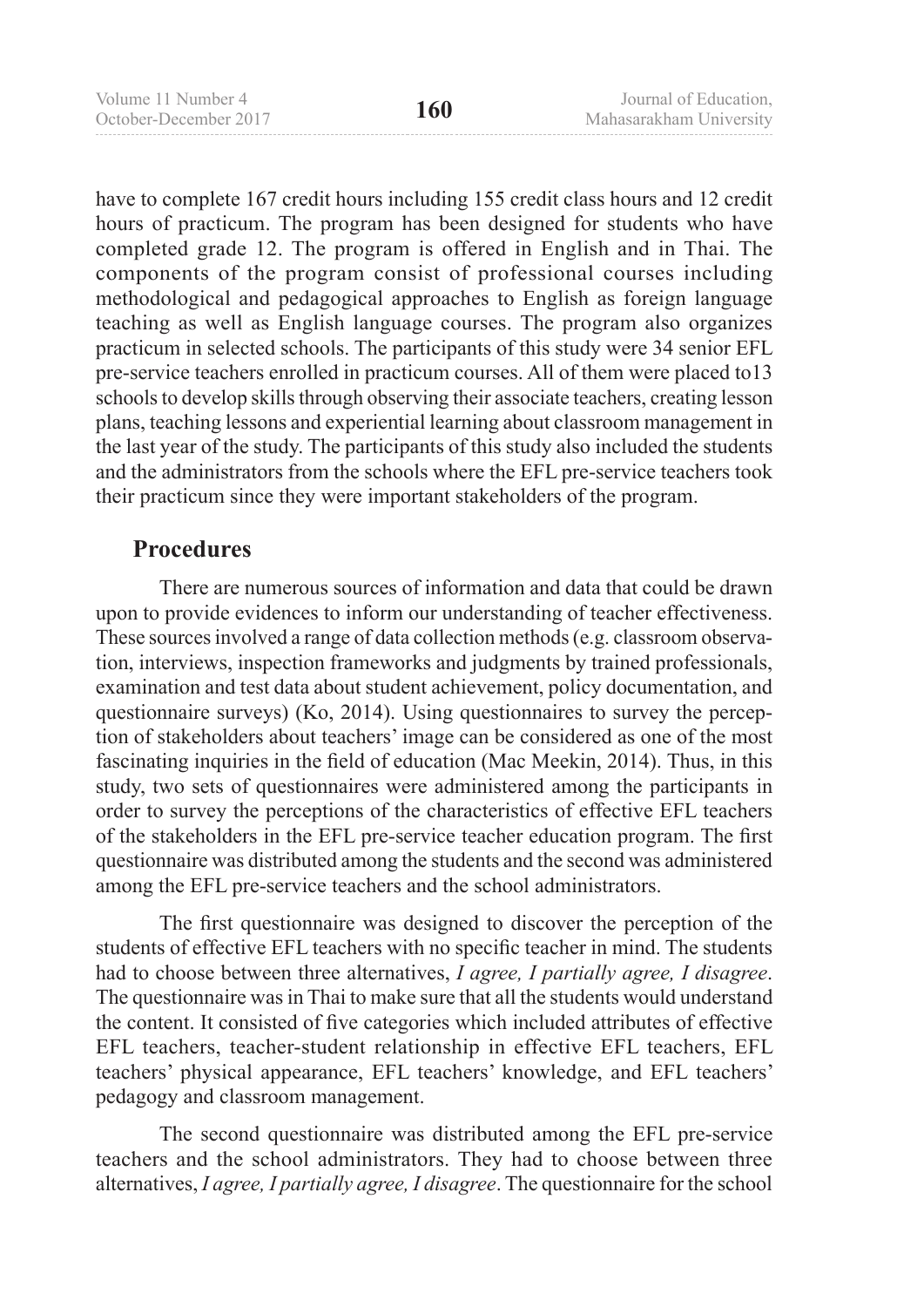administrators was in Thai to make sure that they would understand the content. The questionnaire for the EFL pre-service teachers was in English. It consisted of six categories which included EFL teachers' knowledge, characteristics of good EFL teachers, EFL teachers' interpersonal skills, EFL teachers' classroom management techniques, EFL teachers' pedagogical approaches, and EFL teachers' professional attributes.

Both questionnaires were personally administered to the participants by the researcher and the study details were explained to them. Instructions on how to fill the questionnaires were also provided to the participants. Processing data to include mean, standard deviation, and percentages provided the researcher the opportunity to identify characteristics of effective EFL teachers based on the perceptions of the students, the EFL pre-service teachers, and the school administrators. The ranking of the important characteristics of EFL teachers in this study relied on the use of Modified Priority Needs Index (PNI Modified) (Wongwanich, 2005).Survey results from three groups of stakeholders were included to arrive at the descriptive statistics.

### **Results**

The researcher analyzed student data from the student perception survey to answer the following research question:

What characteristics of EFL effective teachers are perceived to be most important by the students? The results reported here are three most important categories out of five categories of EFL effective teachers.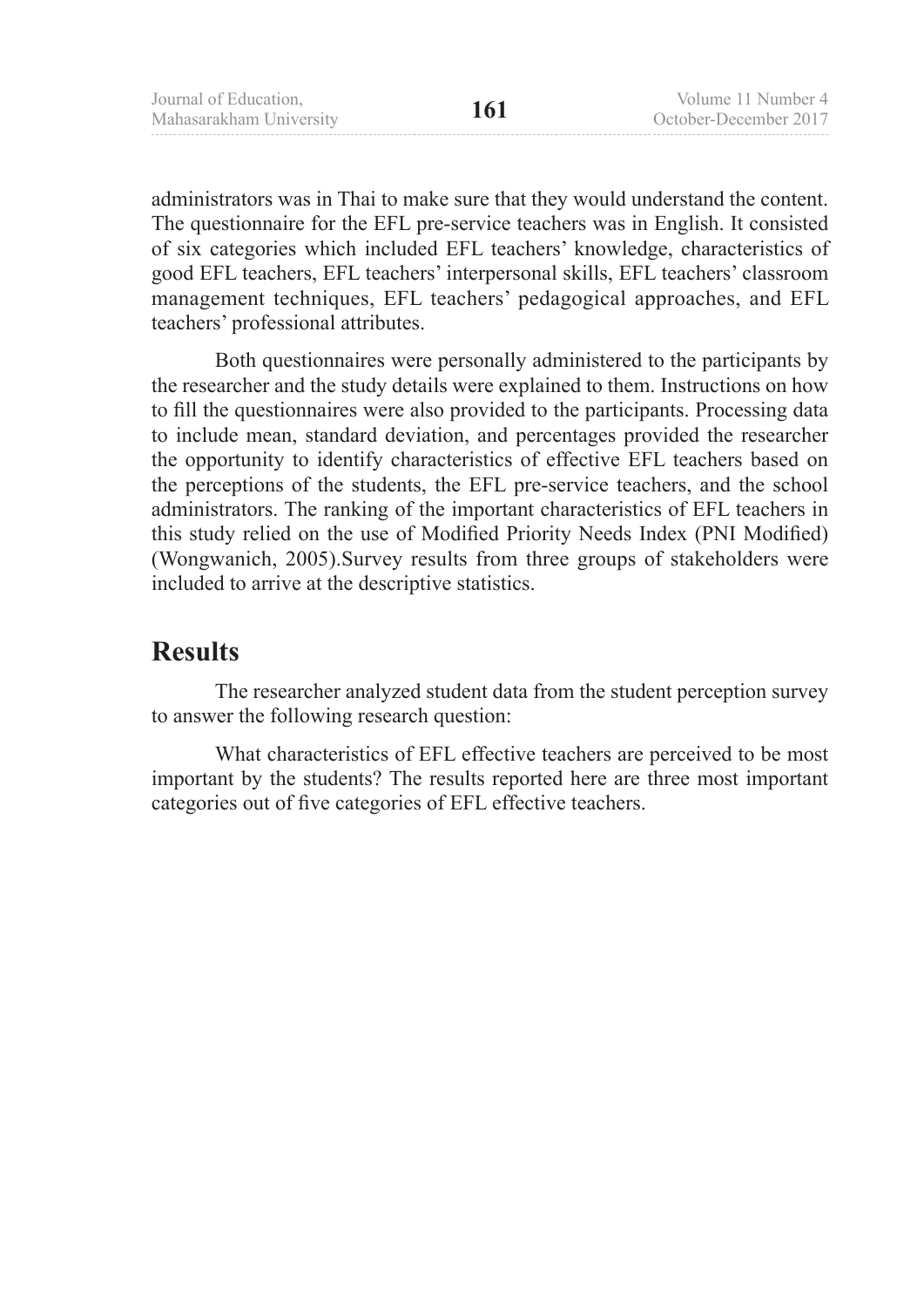| EFL teachers'<br>knowledge         | N   | Agree<br>$\tilde{(\%)}$ | N   | Par-<br>tially<br>Agree<br>$(\sqrt[6]{\frac{6}{5}})$ | N  | <b>Disagree</b><br>(%) | Mean | Std.<br><b>Deviation</b> |
|------------------------------------|-----|-------------------------|-----|------------------------------------------------------|----|------------------------|------|--------------------------|
| 1. Accent                          | 237 | 50.21                   | 199 | 42.16                                                | 26 | 5.51                   | 2.40 | 0.60                     |
| 2. Listening                       | 382 | 80.93                   | 83  | 17.58                                                | 7  | 1.48                   | 2.79 | 0.44                     |
| 3. Speaking                        | 358 | 75.85                   | 108 | 22.88                                                | 6  | 1.27                   | 2.75 | 0.47                     |
| 4. Reading                         | 397 | 84.11                   | 69  | 14.62                                                | 6  | 1.27                   | 2.83 | 0.40                     |
| 5. Writing                         | 385 | 81.57                   | 84  | 17.80                                                | 3  | 0.64                   | 2.81 | 0.41                     |
| 6. Grammar                         | 337 | 71.40                   | 121 | 25.64                                                | 14 | 2.97                   | 2.68 | 0.48                     |
| 7. Vocabulary                      | 382 | 80.93                   | 83  | 17.58                                                | 7  | 1.48                   | 2.79 | 0.44                     |
| 8. Translation                     | 378 | 80.08                   | 89  | 18.86                                                | 5  | 1.06                   | 2.79 | 0.44                     |
| 9. Knowledge of culture            | 234 | 49.58                   | 207 | 43.86                                                | 21 | 4.45                   | 2.41 | 0.58                     |
| 10. Having up-to-date<br>knowledge | 248 | 52.54                   | 215 | 45.55                                                | 9  | 1.91                   | 2.51 | 0.54                     |

#### **Table 1**: Students' views about EFL teachers' knowledge

In table 1, the students perceived teachers' command of the four skills of language to be a strong element of EFL teacher effectiveness, with high ratings between 75.85% and 84.11%. These students also deemed the EFL teachers' possession of vocabulary and translation important factors. In contrast, the students did not seem to value EFL teachers' knowledge of culture, and accent as strong aspects of EFL teacher effectiveness.

| Table 2: | Students' perception of teacher-student relationship in effective EFL |
|----------|-----------------------------------------------------------------------|
|          | teachers                                                              |

| <b>Teacher-student</b><br>relationship in effective<br><b>EFL</b> teachers | N   | Agree<br>$\bar{\mathbf{v}}_0$ | N   | Par-<br>tially<br>Agree<br>$(\%)$ | N  | Dis-<br>agree<br>$\frac{9}{6}$ | Mean | Std.<br>Devia-<br>tion |
|----------------------------------------------------------------------------|-----|-------------------------------|-----|-----------------------------------|----|--------------------------------|------|------------------------|
| 1. Calling students' nick names                                            | 233 | 49.36                         | 210 | 44.49                             | 29 | 6.14                           | 2.43 | 0.58                   |
| 2. Knowing all students                                                    | 364 | 77.12                         | 99  | 20.97                             | 9  | 1.91                           | 2.75 | 0.46                   |
| 3. Helping weaker students                                                 | 300 | 63.56                         | 162 | 34.32                             | 8  | 1.69                           | 2.61 | 0.52                   |
| 4. Caring about students'<br>personal problems                             | 368 | 7797                          | 101 | 21.40                             | 3  | 0.64                           | 2.77 | 0.42                   |
| 5. Spending time with the<br>students outside the class                    | 202 | 42.80                         | 232 | 49 15                             | 38 | 8.05                           | 2.35 | 0.63                   |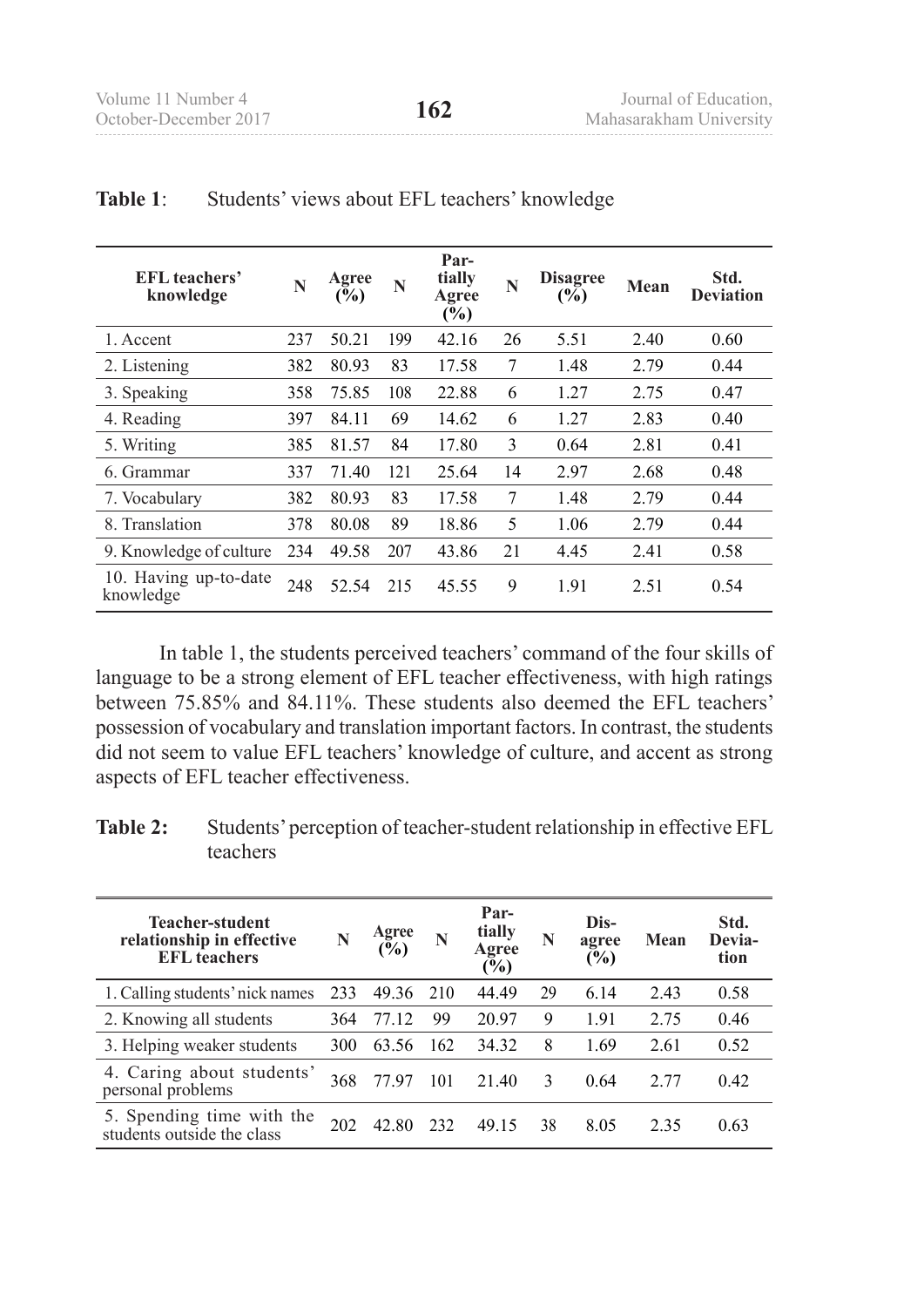In table 2, "Teachers' caring about students' personal problems" was highly valued by the students. "Knowing all students, and Helping weaker students" were also regarded as characteristics of teacher-student relationship in effective EFL teachers.

| <b>Attributes of effective</b><br><b>EFL</b> teachers | N   | Agree<br>$\tilde{(\%)}$ | N   | Par-<br>tially<br>Agree<br>$(\%)$ |          | <b>Disagree</b><br>(%) | Mean | Std.<br><b>Deviation</b> |
|-------------------------------------------------------|-----|-------------------------|-----|-----------------------------------|----------|------------------------|------|--------------------------|
| 1. Kindness                                           | 361 | 76.48                   | 111 | 23.52                             | $\theta$ | $\theta$               | 2.76 | 0.43                     |
| 2. Friendliness                                       | 312 | 66.10                   | 114 | 24 15                             | 8        | 1.69                   | 2.48 | 0.46                     |
| 3. Seriousness                                        | 103 | 21.82                   | 296 | 62.71                             | 73       | 15.47                  | 2.06 | 0.61                     |
| 4. Good sense of humor                                | 338 | 71.61                   | 125 | 26.48                             | 10       | 2.12                   | 2.70 | 0.50                     |
| 5. Liveliness                                         | 323 | 68.43                   | 139 | 29.45                             | 11       | 2.33                   | 2.67 | 0.52                     |

**Table 3:** Students' perception of attributes of EFL effective teachers

As can be seen in table 3, the students highly valued the attributes of kindness, sense of humor, liveliness and friendliness in their teachers. However, only 21.82 % of the students agreed with item 3, "Seriousness".

| <b>Table 4:</b> Top three categories of EFL effective teachers perceived by the |
|---------------------------------------------------------------------------------|
| students                                                                        |

| <b>Categories of EFL effective teachers</b>            | Mean   | PNI<br>modified | Rank |
|--------------------------------------------------------|--------|-----------------|------|
| EFL teachers' knowledge                                | 2.6760 | 0.7840          |      |
| Teacher-student relationship in effective EFL teachers | 2.5820 | 0.7213          |      |
| Attributes of EFL effective teachers                   | 2.5340 | 0.6893          |      |

As can be seen in table 4, the top three categories of EFL effective teachers perceived by the students were EFL teachers' knowledge, teacher-student relationship in effective EFL teachers, and attributes of EFL effective teachers (PNI modified = .7840, .7213 and .6893 respectively).

In addition to the students' perceptions, the researcher analyzed EFL pre-service teacher data from the EFL pre-service teacher perception survey to answer the following research question.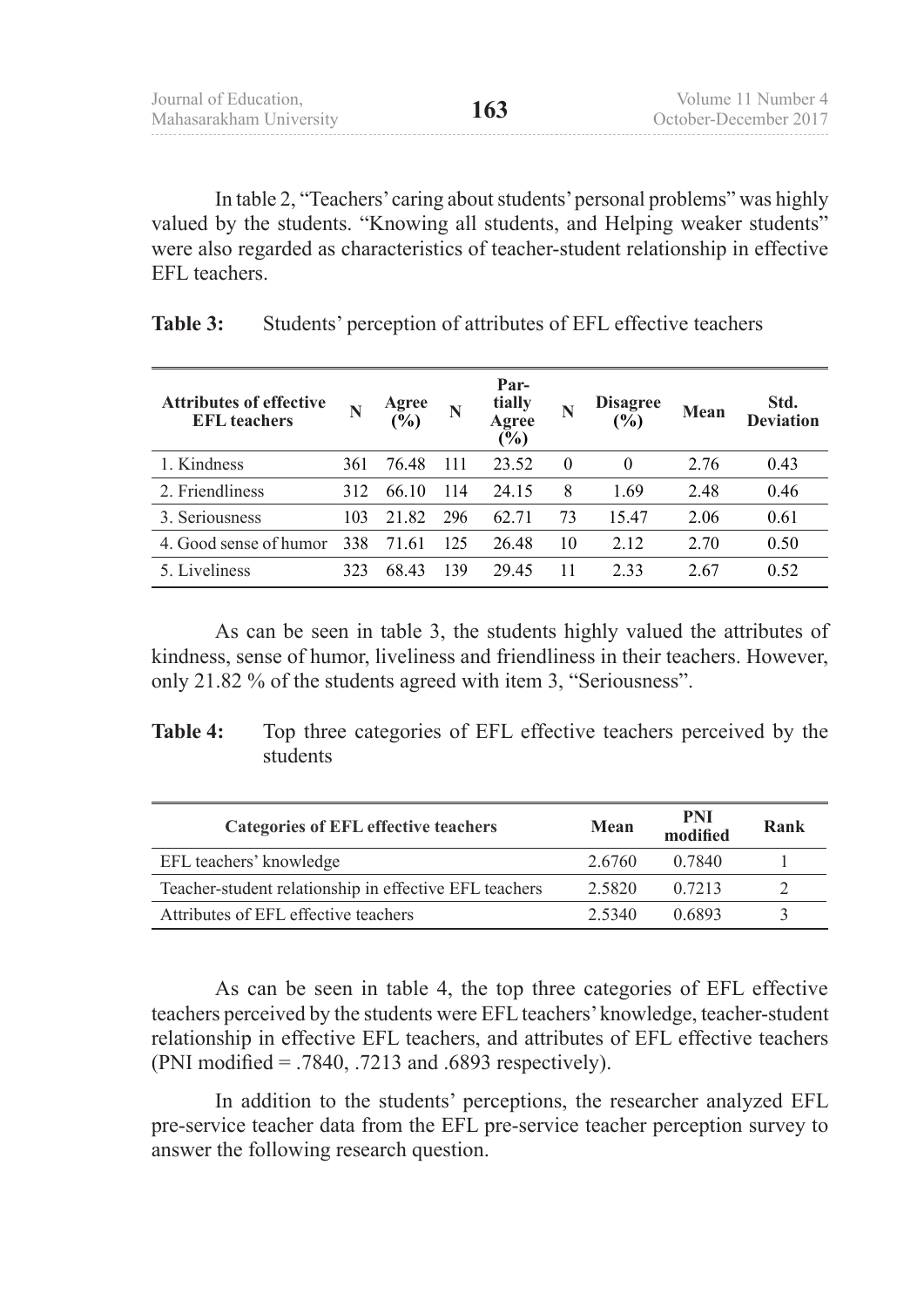| Volume 11 Number 4    |     | Journal of Education,   |
|-----------------------|-----|-------------------------|
| October-December 2017 | 164 | Mahasarakham University |

What are characteristics of effective EFL teachers perceived by the EFL pre-service teachers? The results reported here are three most important categories out of six categories of effective EFL teachers.

| Table 5: | EFL pre-service teachers' perceptions of EFL teachers' professional |
|----------|---------------------------------------------------------------------|
|          | attributes                                                          |

| <b>EFL</b> teachers'<br>professional<br>attributes                   | N  | Agree<br>(%) | N              | Par-<br>tially<br>Agree<br>$(\%)$ | N            | <b>Disagree</b><br>(%) | Mean  | Std.<br><b>Deviation</b> |
|----------------------------------------------------------------------|----|--------------|----------------|-----------------------------------|--------------|------------------------|-------|--------------------------|
| 1. Collaborative                                                     | 32 | 94.12        | $\mathfrak{D}$ | 5.88                              | $\theta$     | $\theta$               | 2.94  | 0.24                     |
| 2. Reflective practitioners<br>(e.g. think about their<br>teaching)  | 32 | 94.12        | 2              | 5.88                              | $\theta$     | $\theta$               | 2.94  | 0.24                     |
| 3. Positive members of<br>staff-team players                         | 30 | 88.24        | $\overline{4}$ | 11.76                             | $\mathbf{0}$ | $\boldsymbol{0}$       | 2.88  | 0.29                     |
| 4. Willing to share with<br>colleagues (resources,<br>workload)      | 29 | 85.29        | 5              | 14.71                             | $\theta$     | $\theta$               | 2.85  | 0.39                     |
| 5. Able to communicate<br>with parents                               | 25 | 73.53        | 9              | 26.47                             | $\Omega$     | $\theta$               | 2.74  | 0.45                     |
| 6. Lifelong learners                                                 | 32 | 94.12        | $\mathfrak{D}$ | 5.88                              | $\theta$     | $\theta$               | 2.94  | 0.24                     |
| 7. Able to project a<br>professional image                           | 31 | 91.18        | 3              | 8.82                              | $\theta$     | $\theta$               | 2.91  | 0.39                     |
| 8. Willing to participate<br>in extra curricula sport,<br>excursions | 26 | 76.47        | 8              | 23.53                             | $\theta$     | $\boldsymbol{0}$       | 2.76  | 0.43                     |
| 9. Willing to participate in<br>planning and assessment              | 31 | 91.18        | 3              | 8.82                              | $\theta$     | $\theta$               | 2.91  | 0.36                     |
| 10. Willing to attend<br>meetings                                    | 29 | 85.29        | 5              | 14.71                             | $\theta$     | $\boldsymbol{0}$       | 12.85 | 0.47                     |
| 11. Committed to<br>encouraging students'<br>to learn                | 33 | 97.06        | 1              | 2.94                              | $\theta$     | $\theta$               | 2.97  | 0.17                     |

Table 5 reveals that the top-ranked most important EFL teachers' professional attribute according to the EFL pre-service teachers was "Committed to encouraging students to learn" with 97.06%. The top-ranked least important attribute was "Able to communicate with parents" with 73.53%.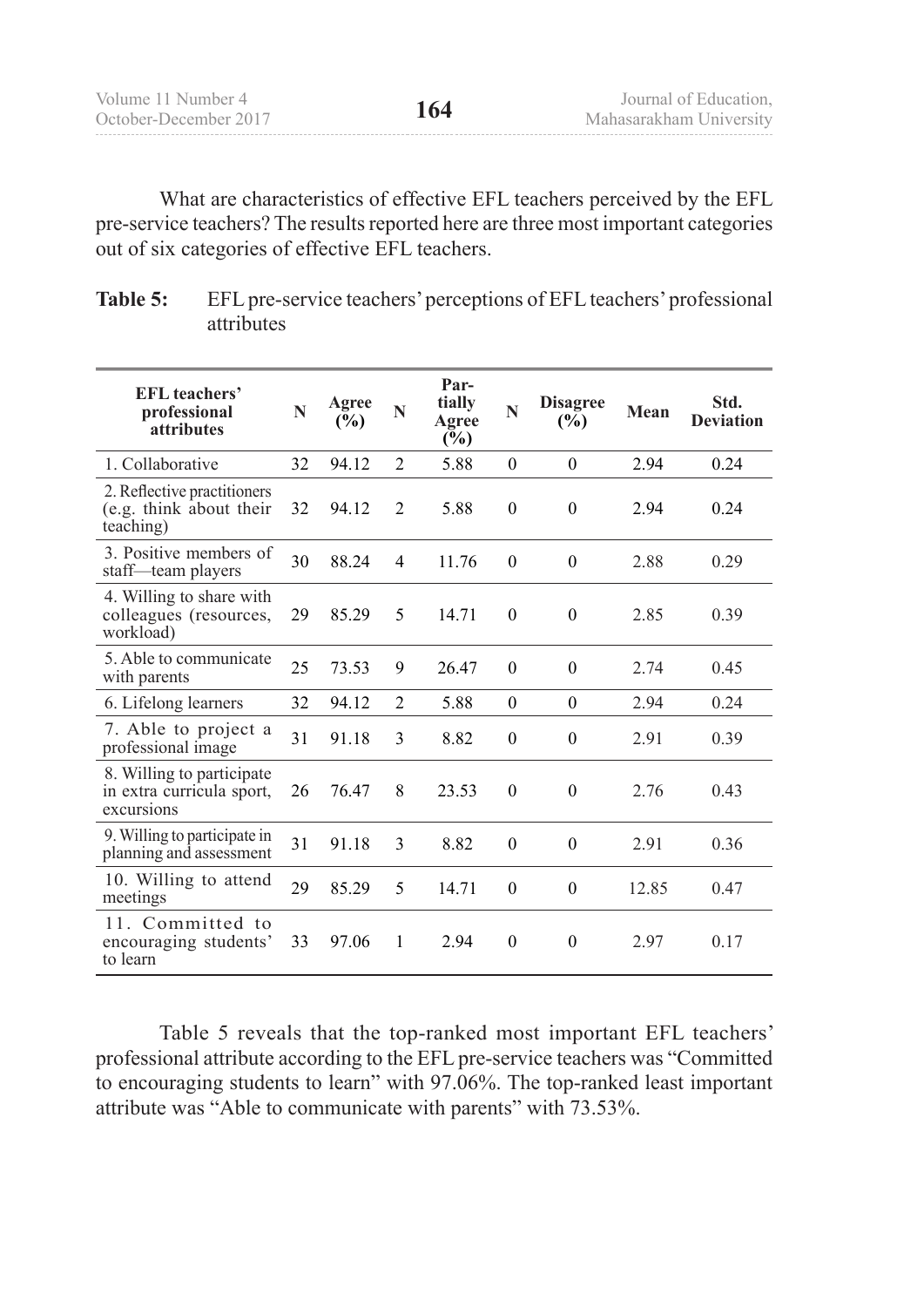#### **Table 6:** EFL pre-service teachers' perceptions of EFL teachers' pedagogical approaches

| <b>EFL</b> teachers'<br>pedagogical<br>approaches                                  | N  | Agree<br>$(\overline{\mathbb{Q}}_0)$ | N              | Par-<br>tially<br>Agree<br>$(\%)$ | N            | <b>Disagree</b><br>(%) | Mean | Std.<br><b>Deviation</b> |
|------------------------------------------------------------------------------------|----|--------------------------------------|----------------|-----------------------------------|--------------|------------------------|------|--------------------------|
| 1. Use high-interest lessons                                                       | 27 | 79.41                                | 6              | 17.65                             | 1            | 2.94                   | 2.76 | 0.50                     |
| 2. Adapt teaching to<br>students' learning styles                                  | 34 | 100.00                               | $\theta$       | 0.00                              | $\theta$     | $\mathbf{0}$           | 3.00 | 0.00                     |
| 3. Monitor students<br>understanding during<br>instruction                         | 32 | 94.12                                | 2              | 5.88                              | $\theta$     | $\theta$               | 2.94 | 0.24                     |
| 4. Communicate outcomes<br>of the lessons                                          | 32 | 94.12                                | $\overline{2}$ | 5.88                              | $\mathbf{0}$ | $\theta$               | 2.94 | 0.24                     |
| 5. Encourage students to<br>take responsibilities for<br>their learning            | 29 | 85.29                                | 5              | 14.71                             | $\theta$     | $\theta$               | 2.85 | 0.36                     |
| 6. Show students that you<br>are a learner e.g. make<br>use of students' expertise | 29 | 85.29                                | 5              | 14.71                             | $\mathbf{0}$ | $\theta$               | 2.85 | 0.36                     |
| 7. Use student-center<br>approach                                                  | 26 | 76.47                                | 8              | 23.53                             | $\theta$     | $\theta$               | 2.76 | 0.43                     |
| 8. Adapt teaching to their<br>environment/context e.g.<br>cater for special needs  | 28 | 82.35                                | 6              | 17.65                             | $\mathbf{0}$ | $\overline{0}$         | 2.82 | 0.39                     |
| 9. Create lesson plans fit<br>in the goals of the basic<br>education curriculum    | 31 | 91.18                                | 3              | 8.82                              | $\theta$     | $\theta$               | 2.91 | 0.29                     |
| 10. Use a range of<br>teaching strategies                                          | 24 | 70.59                                | 10             | 29.41                             | $\theta$     | $\overline{0}$         | 2.71 | 0.17                     |

As can be seen in table 6, 100% of the EFL pre-service teachers considered that the first important of EFL teacher's pedagogical approach was the EFL teachers "Adapts teaching to students' learning styles". The second important things of EFL teacher's pedagogical approach according to 94.12% of the EFL pre-service teachers were the EFL teachers "Monitor students understanding during instruction", and "Communicate outcomes of the lessons". The least popular alternative for the EFL pre-service teachers with 70.59% was the EFL teachers "Use a range of teaching strategies".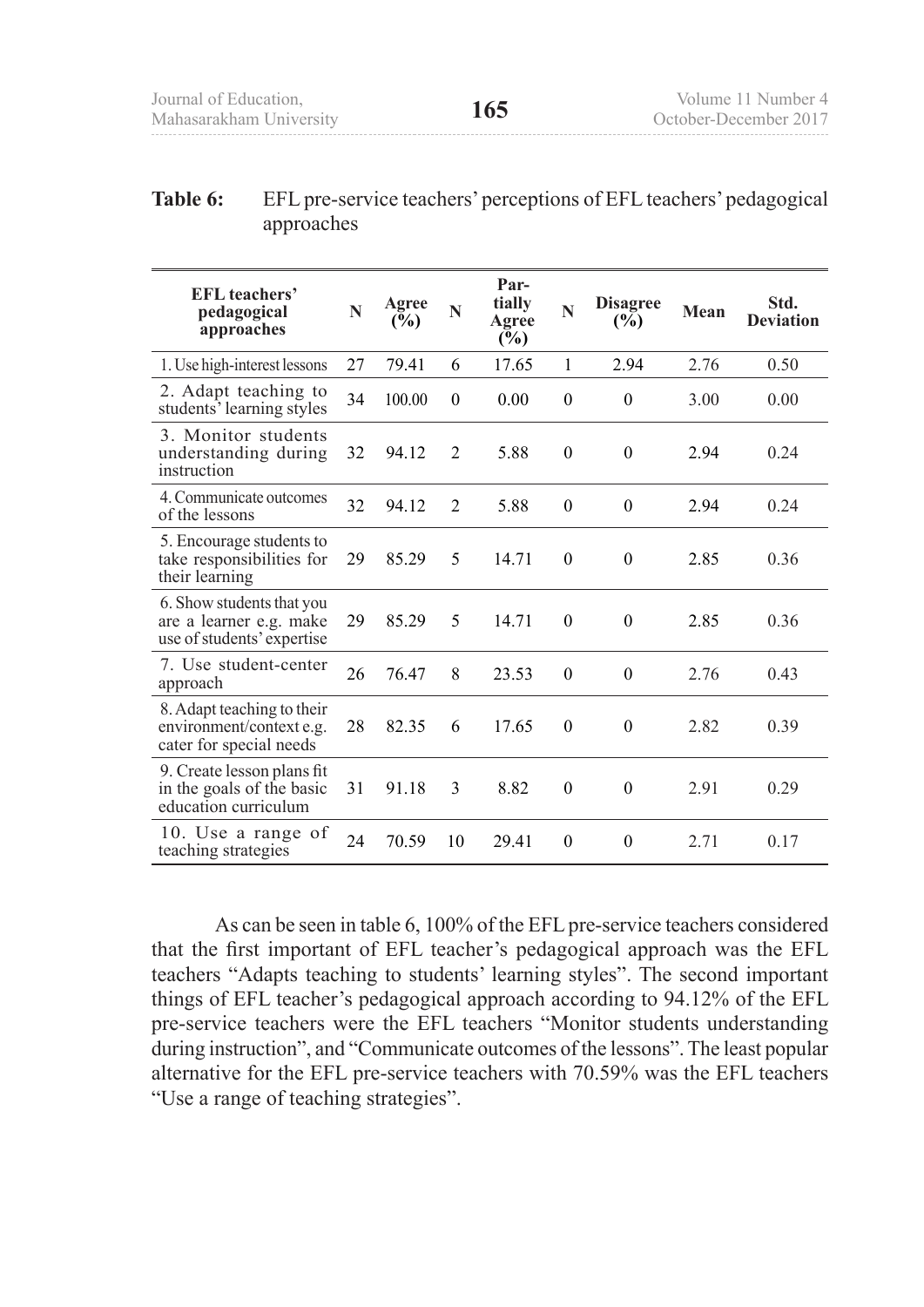#### **Table 7:** EFL pre-service teachers' perceptions of characteristics of good EFL teachers

| <b>Characteristics</b><br>of good EFL teachers<br><b>Good EFL</b><br>teachers   | N  | Agree<br>$(\overline{\mathbb{Q}}_0)$ | N              | Par-<br>tially<br>Agree<br>$(\%)$ | N                | <b>Disagree</b><br>$(\frac{6}{6})$ | Mean | Std.<br><b>Deviation</b> |
|---------------------------------------------------------------------------------|----|--------------------------------------|----------------|-----------------------------------|------------------|------------------------------------|------|--------------------------|
| 1. are confident, energetic<br>and relates well to students.                    | 31 | 91.18                                | 3              | 8.82                              | $\mathbf{0}$     | $\theta$                           | 2.91 | 0.29                     |
| 2. are organized.                                                               | 31 | 91.18                                | 3              | 8.82                              | $\boldsymbol{0}$ | $\theta$                           | 2.91 | 0.29                     |
| 3. have a thorough<br>understanding of their<br>subject area.                   | 32 | 94.12                                | $\overline{2}$ | 5.88                              | $\boldsymbol{0}$ | $\theta$                           | 2.94 | 0.24                     |
| 4. help students make<br>connections.                                           | 28 | 82.35                                | 6              | 17.65                             | $\theta$         | $\boldsymbol{0}$                   | 2.82 | 0.39                     |
| 5. enjoy students and<br>make lessons fun.                                      | 34 | 100.00                               | $\theta$       | 0.00                              | $\mathbf{0}$     | $\theta$                           | 3.00 | 0.00                     |
| 6. understand students<br>and make their teaching<br>relevant to students.      | 31 | 91.18                                | 3              | 8.82                              | $\theta$         | $\theta$                           | 2.91 | 0.29                     |
| 7. are well prepared and<br>well planned.                                       | 32 | 94.12                                | $\overline{2}$ | 5.88                              | $\boldsymbol{0}$ | $\theta$                           | 2.94 | 0.29                     |
| 8. modify their teaching<br>to suit individuals.                                | 26 | 76.47                                | 8              | 23.53                             | $\boldsymbol{0}$ | $\boldsymbol{0}$                   | 2.76 | 0.43                     |
| 9. want to make a<br>difference with their<br>students.                         | 20 | 58.82                                | 11             | 32.35                             | 3                | 8.82                               | 2.50 | 0.66                     |
| 10. are able to come down<br>to students' level and bring<br>them up to theirs. | 28 | 82.35                                | 6              | 17.65                             | $\boldsymbol{0}$ | $\theta$                           | 2.82 | 0.39                     |
| 11. use a range of teach-<br>ing/learning strategies.                           | 31 | 91.18                                | 3              | 8.82                              | $\boldsymbol{0}$ | $\boldsymbol{0}$                   | 2.91 | 0.33                     |
| 12. are inclusive (e.g.<br>special needs, gender,<br>ethnicity).                | 25 | 73.53                                | 9              | 26.47                             | $\boldsymbol{0}$ | $\theta$                           | 2.74 | 0.45                     |
| 13. care about students.                                                        | 32 | 94.12                                | 2              | 5.88                              | $\boldsymbol{0}$ | $\theta$                           | 2.94 | 0.24                     |
| 14. use positive behavior<br>management.                                        | 27 | 79.41                                | 7              | 20.59                             | $\boldsymbol{0}$ | $\theta$                           | 2.79 | 0.41                     |
| 15. use rules and routines.                                                     | 27 | 79.41                                | 7              | 20.59                             | $\boldsymbol{0}$ | $\boldsymbol{0}$                   | 2.79 | 0.43                     |
| 16. are lifelong learners.                                                      | 27 | 79.41                                | $\tau$         | 20.59                             | $\boldsymbol{0}$ | $\overline{0}$                     | 2.79 | 0.45                     |
| 17. are reliable and<br>flexible.                                               | 26 | 76.47                                | 8              | 23.53                             | $\boldsymbol{0}$ | $\boldsymbol{0}$                   | 2.76 | 0.36                     |
| 18. develop positive<br>relationships.                                          | 33 | 97.06                                | $\mathbf{1}$   | 2.94                              | $\boldsymbol{0}$ | $\boldsymbol{0}$                   | 2.97 | 0.17                     |
| 19. challenge students<br>to achieve.                                           | 32 | 94.12                                | $\overline{c}$ | 5.88                              | $\boldsymbol{0}$ | $\boldsymbol{0}$                   | 2.94 | 0.24                     |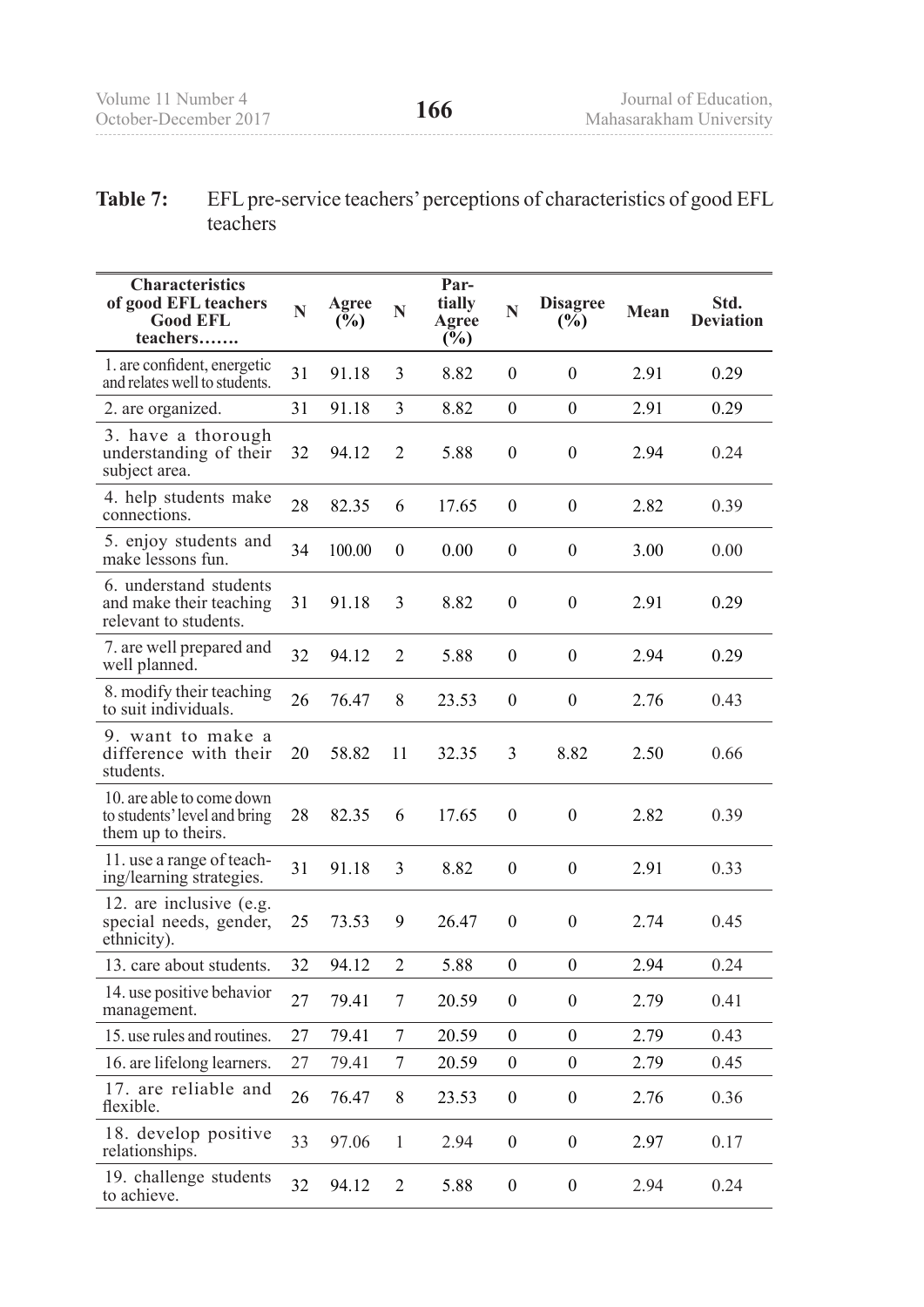| <b>Characteristics</b><br>of good EFL teachers<br><b>Good EFL</b><br>teachers | N  | Agree<br>$\frac{6}{2}$ | N  | Par-<br>tially<br>Agree<br>$\frac{6}{6}$ |          | <b>Disagree</b><br>(%) | Mean | Std.<br><b>Deviation</b> |
|-------------------------------------------------------------------------------|----|------------------------|----|------------------------------------------|----------|------------------------|------|--------------------------|
| 20. are team players.                                                         | 22 | 64.71                  | 12 | 35.29                                    | $\theta$ | $\theta$               | 2.65 | 0.49                     |
| good<br>have<br>communication skills.                                         | 31 | 91 18                  | 3  | 8.82                                     | $\theta$ |                        | 2.91 | 0.33                     |
| 22. cater for all abilities<br>in the class.                                  | 30 | 88 24                  |    | 11 76                                    | $\Omega$ |                        | 2.88 | 0.36                     |

Table 7 shows the characteristics of good EFL teachers. A total of 100% of the EFL pre-service teachers considered that the first important characteristic of good EFL teachers most possess was teachers who enjoy students and make lessons fun. The second important thing that good EFL teachers should do according to 97.06% of the EFL pre-service teachers was teachers who can develop positive relationships. On the third place with the results of 94.12% on characteristics of good EFL teachers were: having thorough understanding of their subject area, being well-prepared and well-planned, caring about students, and challenging students to achieve. The least popular alternative for the EFL pre-service teachers with 58.82% was EFL teachers who want to make a difference with their students.

| Table 8: | Top three categories of EFL effective teachers perceived by the EFL |
|----------|---------------------------------------------------------------------|
|          | pre-service teachers                                                |

| <b>Categories of EFL effective teachers</b> | Mean   | PNI<br>modified | Rank |
|---------------------------------------------|--------|-----------------|------|
| EFL teachers' professional attributes       | 2.8809 | 0.9206          |      |
| EFL teachers' pedagogical approaches        | 2.8540 | 0.9027          |      |
| Characteristics of good EFL teachers        | 2 8445 | 0.8964          |      |

As can be seen in table 8, the top three categories of EFL effective teachers perceived by the EFL pre-service teachers were EFL teachers' professional attributes, EFL teachers' pedagogical approaches, and characteristics of good EFL teachers (PNI modified = .9206, .9027 and .8964 respectively).

In order to arrive at the answer to the last research question, the researcher analyzed data of school administrator from the school administrator perception survey to answer what characteristics of EFL effective teachers perceived to be most important by the school administrators. The results reported here are three most important categories out of six categories of effective EFL teachers.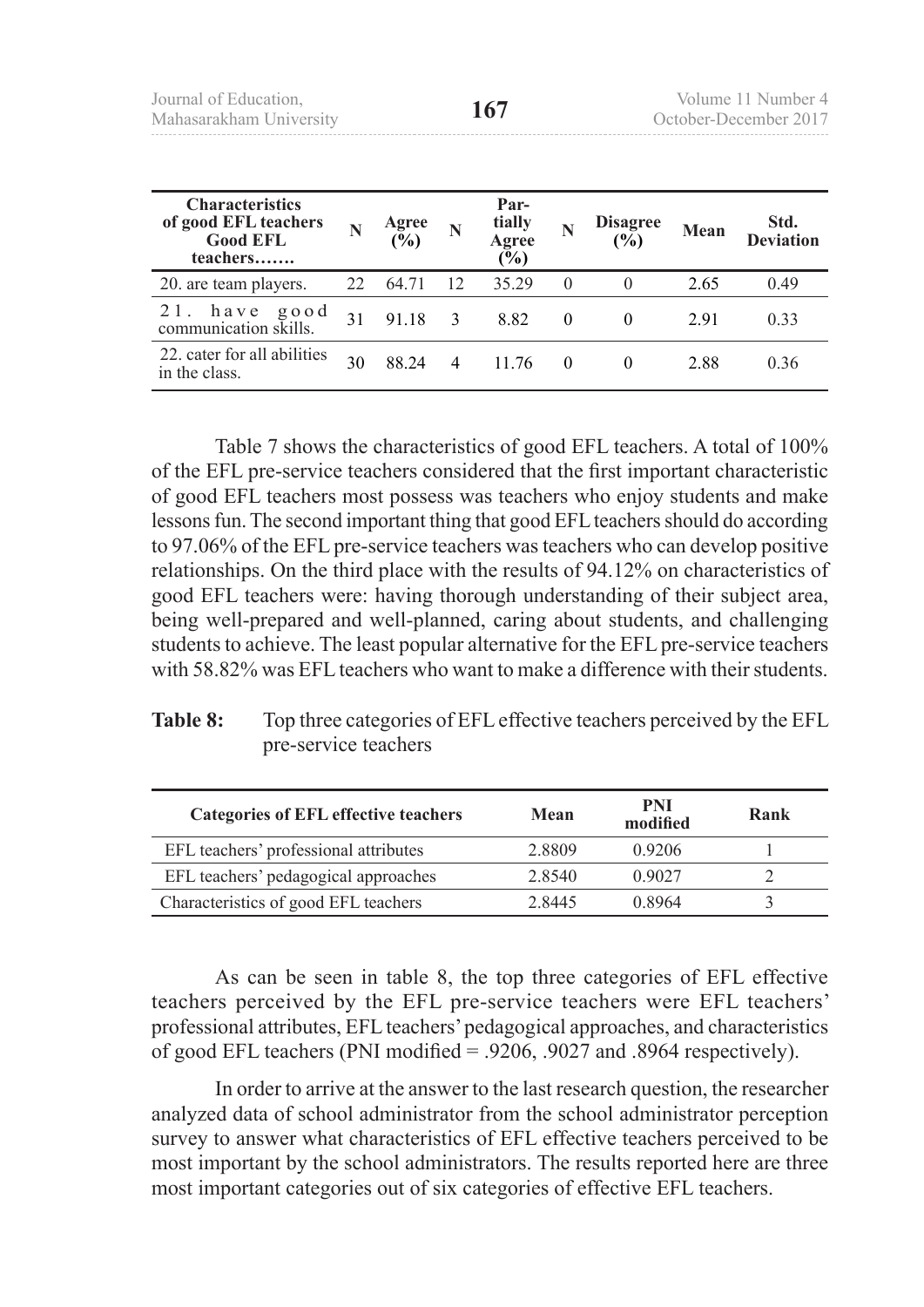#### **Table 9:** School administrators' perceptions of EFL teachers' professional attributes

| <b>EFL</b> teachers'<br>professional<br>attributes                   | N  | Agree<br>(%) | N              | Par-<br>tially<br>Agree<br>$(\%)$ | N            | <b>Disagree</b><br>(%) | Mean | Std.<br><b>Deviation</b> |
|----------------------------------------------------------------------|----|--------------|----------------|-----------------------------------|--------------|------------------------|------|--------------------------|
| 1. Collaborative                                                     | 70 | 100.00       | $\theta$       | 0.00                              | $\theta$     | $\theta$               | 3.00 | 0.00                     |
| 2. Reflective practitioners<br>(e.g. think about their<br>teaching)  | 66 | 94.29        | 4              | 5.71                              | $\theta$     | $\theta$               | 2.94 | 0.24                     |
| 3. Positive members of<br>staff-team players                         | 68 | 97.14        | $\mathfrak{D}$ | 2.86                              | $\theta$     | $\theta$               | 2.97 | 0.17                     |
| 4. Willing to share with<br>colleagues (resources,<br>workload)      | 69 | 98.57        | 1              | 1.43                              | $\mathbf{0}$ | $\theta$               | 2.99 | 0.12                     |
| 5. Able to communicate<br>with parents                               | 66 | 94.29        | 4              | 5.71                              | $\theta$     | $\theta$               | 2.94 | 0.24                     |
| 6. Lifelong learners                                                 | 67 | 95.71        | 3              | 4.29                              | $\theta$     | $\theta$               | 2.96 | 0.21                     |
| 7. Able to project<br>a professional image                           | 67 | 95.71        | 3              | 4.29                              | $\theta$     | $\boldsymbol{0}$       | 2.96 | 0.21                     |
| 8. Willing to participate<br>in extra curricula sport,<br>excursions | 64 | 91.43        | 6              | 8.57                              | 8            | 11.43                  | 2.91 | 0.38                     |
| 9. Willing to participate in<br>planning and assessment              | 65 | 92.86        | 5              | 7.14                              | $\theta$     | $\theta$               | 2.93 | 0.26                     |
| 10. Willing to attend<br>meetings                                    | 61 | 87.14        | 9              | 12.86                             | $\theta$     | $\boldsymbol{0}$       | 2.87 | 0.34                     |
| 11. Committed to<br>encouraging students'<br>to learn                | 69 | 98.57        | 1              | 1.43                              | $\theta$     | $\theta$               | 2.99 | 0.12                     |

Table 9 demonstrates that the school administrators perceived EFL teachers' professional attributes to be a strong element of EFL teacher effectiveness, with high ratings between 87.14% and 100% for all of attributes.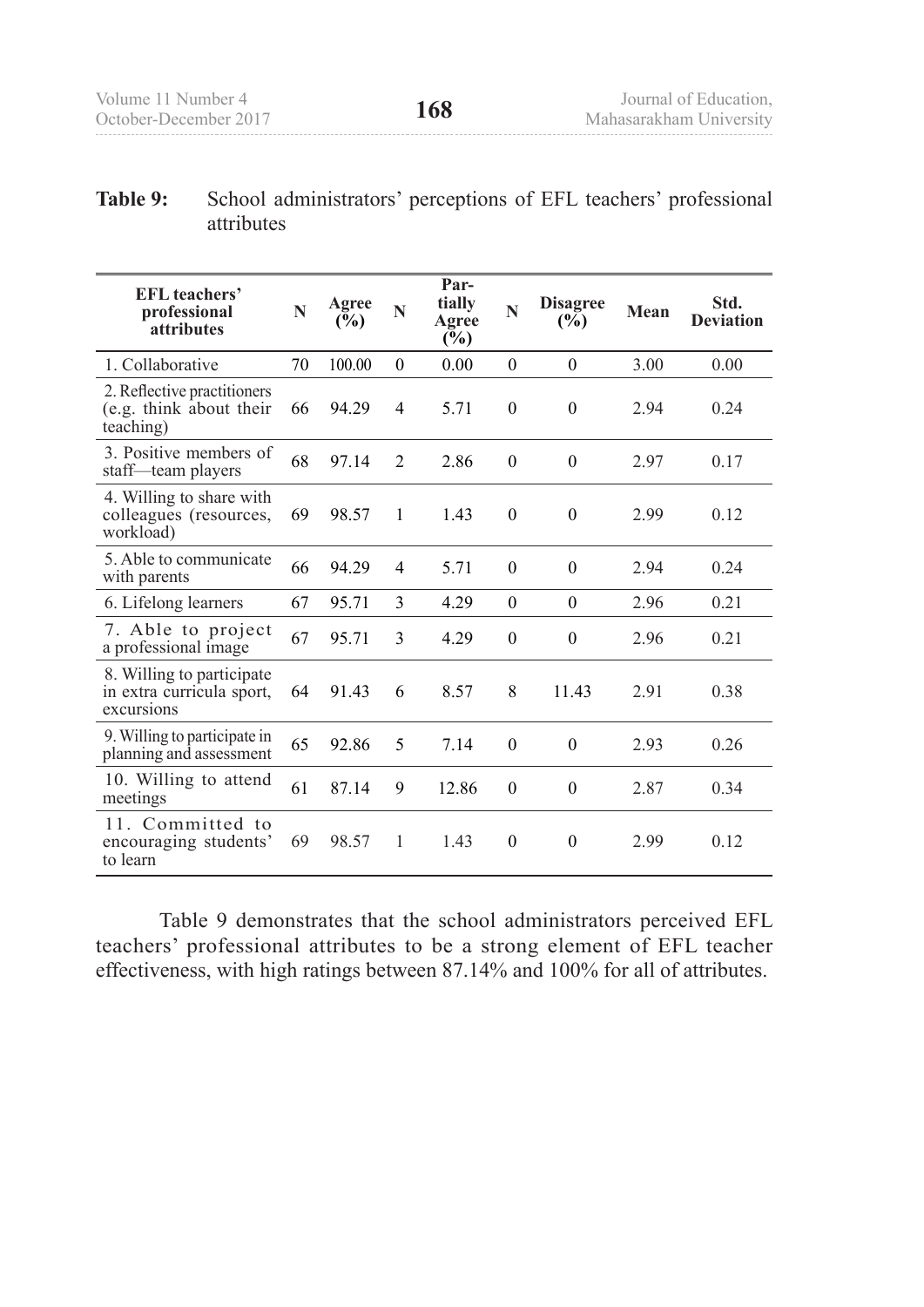#### **Table 10:** School administrators' perceptions of EFL teachers' interpersonal skills

| <b>EFL</b> teachers'<br>interpersonal<br>skills                            | N           | Agree<br>$(\bar{\mathbb{V}}_0)$ | N              | Par-<br>tially<br>Agree<br>(%) | N                | <b>Disagree</b><br>$(\frac{6}{6})$ | Mean | Std.<br><b>Deviation</b> |
|----------------------------------------------------------------------------|-------------|---------------------------------|----------------|--------------------------------|------------------|------------------------------------|------|--------------------------|
| 1. Be sensitive to students'<br>needs and concerns                         | 61          | 87.14                           | 9              | 12.86                          | $\boldsymbol{0}$ | $\boldsymbol{0}$                   | 2.87 | 0.32                     |
| 2. Help students develop<br>positive self-esteem                           | 65<br>92.86 |                                 | 5              | 7.14                           | $\theta$         | $\theta$                           | 2.93 | 0.24                     |
| 3. Show inclusive practice                                                 | 62          | 88.57                           | 8              | 11.43                          | $\boldsymbol{0}$ | $\theta$                           | 2.89 | 0.32                     |
| 4. Challenge and employ<br>knowledge of students to<br>facilitate learning | 61          | 87.14                           | 9              | 12.86                          | $\theta$         | $\theta$                           | 2.87 | 0.39                     |
| 5. Have the ability to come<br>down to students' level                     | 68          | 97.14                           | $\overline{2}$ | 2.86                           | $\boldsymbol{0}$ | $\boldsymbol{0}$                   | 2.97 | 0.17                     |
| 6. Encourage students<br>to take on responsibility                         | 70          | 100.00                          | $\theta$       | 0.00                           | $\boldsymbol{0}$ | $\theta$                           | 3.00 | 0.00                     |
| 7. Be flexible—able to<br>change and can adjust                            | 68          | 97.14                           | $\overline{2}$ | 2.86                           | $\boldsymbol{0}$ | $\theta$                           | 2.97 | 0.17                     |
| 8. Be warm, friendly<br>and firm                                           | 67          | 95.71                           | 3              | 4.29                           | $\boldsymbol{0}$ | $\boldsymbol{0}$                   | 2.96 | 0.21                     |
| 9. Project enthusiasm for<br>teaching                                      | 70          | 100.00                          | $\theta$       | 0.00                           | $\boldsymbol{0}$ | $\theta$                           | 3.00 | 0.00                     |
| 10. Know individuals                                                       | 69          | 98.57                           | 1              | 1.43                           | $\theta$         | $\theta$                           | 2.99 | 0.21                     |
| 11. Challenge and<br>encourage students                                    | 70          | 100.00                          | $\theta$       | 0.00                           | $\boldsymbol{0}$ | $\boldsymbol{0}$                   | 3.00 | 0.00                     |
| 12. Have a sense humor/<br>fun                                             | 57          | 81.43                           | 13             | 18.57                          | $\boldsymbol{0}$ | $\boldsymbol{0}$                   | 2.81 | 0.39                     |
| 13. Be creative/innovative                                                 | 67          | 95.71                           | 3              | 4.29                           | $\overline{0}$   | $\mathbf{0}$                       | 2.96 | 0.21                     |
| 14. Use praise to motivate                                                 | 68          | 97.14                           | $\overline{2}$ | 2.86                           | $\boldsymbol{0}$ | $\theta$                           | 2.97 | 0.17                     |
| 15. Show and expect<br>respect                                             | 67          | 95.71                           | 3              | 4.29                           | $\boldsymbol{0}$ | $\mathbf{0}$                       | 2.96 | 0.21                     |
| 16. Have reasonable<br>expectations of student                             | 60          | 85.71                           | 10             | 14.29                          | $\boldsymbol{0}$ | $\mathbf{0}$                       | 2.86 | 0.35                     |
| 17. Encourage confidence<br>and responsibility                             | 70          | 100.00                          | $\theta$       | 0.00                           | $\mathbf{0}$     | $\boldsymbol{0}$                   | 3.00 | 0.00                     |

As seen in table 10, the school administrators perceived EFL teachers' interpersonal skills to be a strong element of EFL teacher effectiveness, with high ratings between 81.43 %and 100% for all of these interpersonal skills.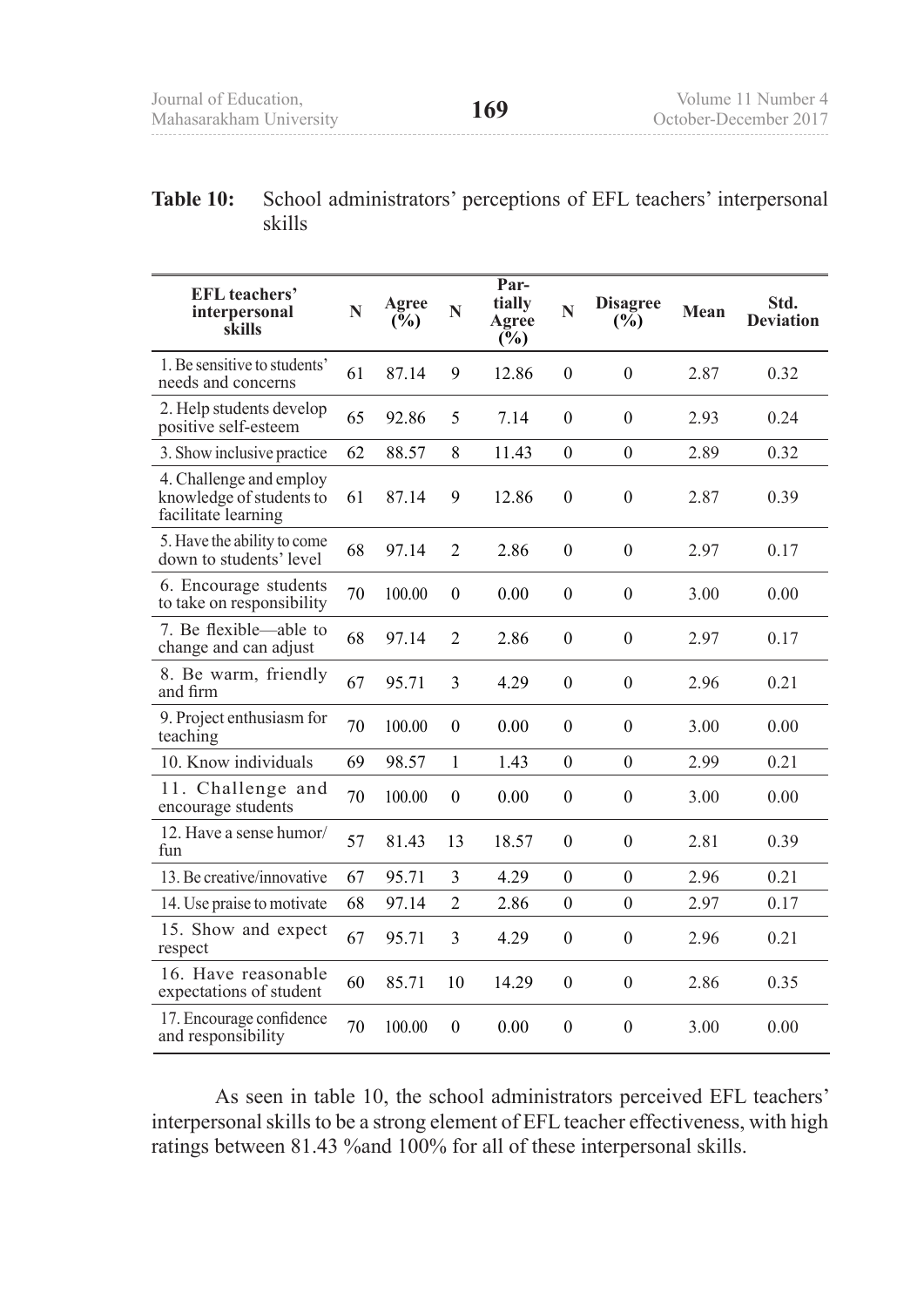#### **Table 11:** School administrators' perceptions of EFL teachers' pedagogical approaches

| <b>EFL</b> teacher's<br>pedagogical<br>approaches                                 | N  | Agree<br>$(\bar{\mathbb{V}}_0)$ | N              | Par-<br>tially<br>Agree<br>(%) | Ń                | <b>Disagree</b><br>$(\%)$ | Mean | Std.<br><b>Deviation</b> |
|-----------------------------------------------------------------------------------|----|---------------------------------|----------------|--------------------------------|------------------|---------------------------|------|--------------------------|
| 1. Use high-interest lessons                                                      | 70 | 100.00                          | $\theta$       | 0.00                           | $\boldsymbol{0}$ | $\theta$                  | 3.00 | 0.00                     |
| 2. Adapt teaching to<br>students' learning styles                                 | 58 | 82.86                           | 11             | 15.71                          | 1                | 1.43                      | 2.81 | 0.43                     |
| 3. Monitor students<br>understanding during<br>instruction                        | 65 | 92.86                           | 5              | 7.14                           | $\theta$         | $\theta$                  | 2.93 | 0.26                     |
| 4. Communicate outcomes<br>of the lessons                                         | 68 | 97.14                           | $\mathfrak{D}$ | 2.86                           | $\theta$         | $\theta$                  | 2.97 | 0.17                     |
| 5. Encourage students to<br>take responsibilities for<br>their learning           | 70 | 100.00                          | $\theta$       | 0.00                           | $\boldsymbol{0}$ | $\theta$                  | 3.00 | 0.00                     |
| 6. Show students that you<br>are a learner e.g. make<br>use of student expertise  | 62 | 88.57                           | 8              | 11.43                          | $\theta$         | $\theta$                  | 2.89 | 0.32                     |
| 7. Use student-center<br>approach                                                 | 66 | 94.29                           | 4              | 5.71                           | $\theta$         | $\theta$                  | 2.94 | 0.24                     |
| 8. Adapt teaching to their<br>environment/context e.g.<br>cater for special needs | 62 | 88.57                           | 8              | 11 43                          | $\theta$         | $\theta$                  | 2.89 | 0.34                     |
| 9. Create lesson plans fit<br>in the goals of the basic<br>education curriculum   | 66 | 94.29                           | 4              | 5.71                           | $\boldsymbol{0}$ | $\theta$                  | 2.94 | 0.24                     |
| 10. Use a range of<br>teaching strategies                                         | 68 | 97.14                           | $\overline{2}$ | 2.86                           | $\mathbf{0}$     | $\theta$                  | 2.97 | 0.17                     |

According to table 11, the school administrators perceived EFL teachers' pedagogical approaches to be a strong element of EFL teacher effectiveness, with high ratings between 82.86% and 100% for all of the pedagogical approaches.

**Table 12:** Top three categories of EFL effective teachers perceived by the school administrators

| <b>Categories of EFL effective teachers</b> | Mean   | PNI<br><b>Modified</b> | Rank |
|---------------------------------------------|--------|------------------------|------|
| EFL teachers' professional attributes       | 2.9460 | 0.9640                 |      |
| EFL teachers' interpersonal skills          | 2.9402 | 0.9601                 |      |
| EFL teachers' pedagogical approaches        | 2.9340 | 0.9560                 | 3    |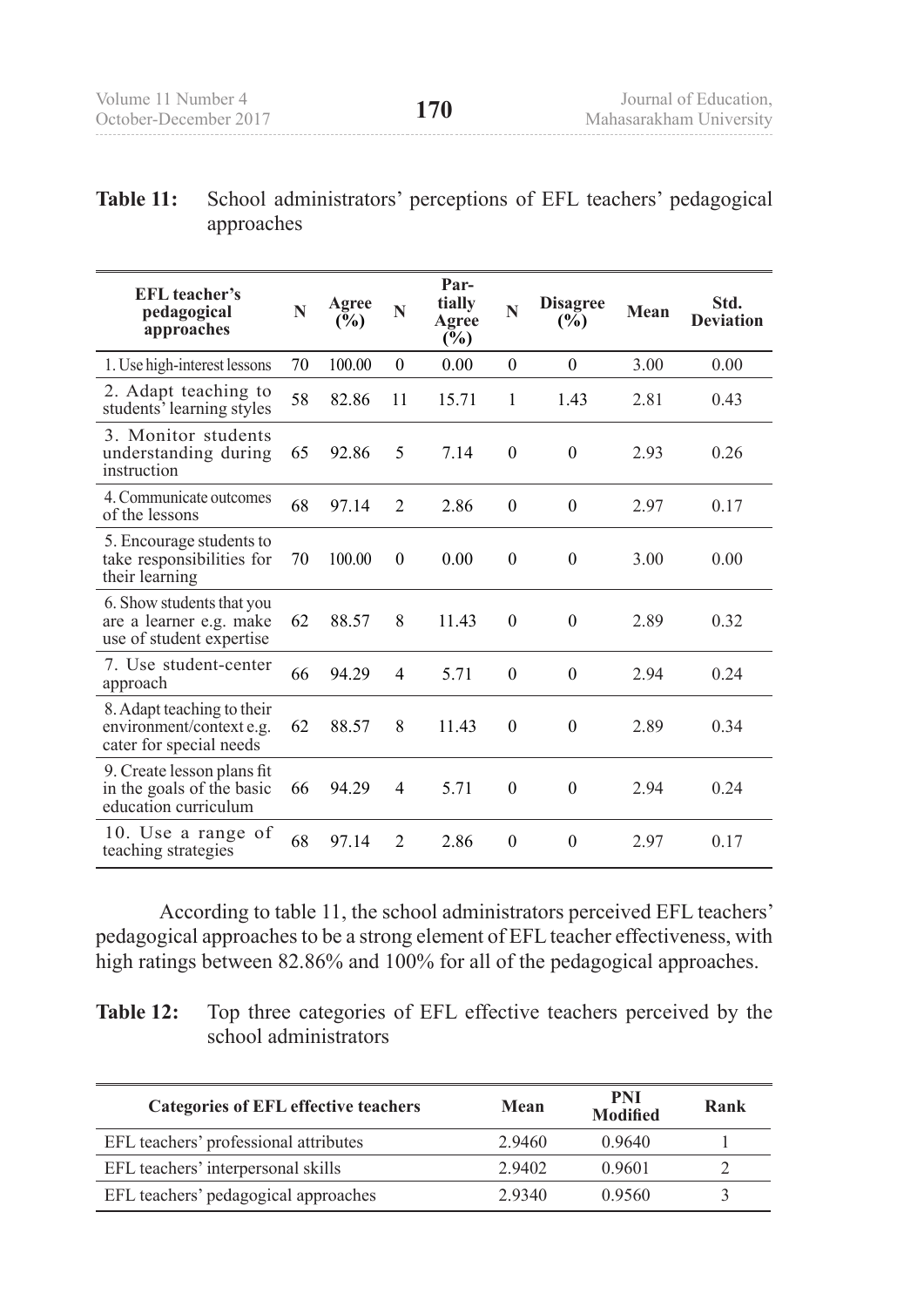As can be seen in table 12, the top three categories of EFL effective teachers perceived by the school administrators were EFL teachers' professional attributes, EFL teachers' interpersonal skills, and EFL teachers' pedagogical approaches (PNI modified = .9640, .9601 and .9560 respectively).

## **Conclusion**

The aim of this study was providing new insights into EFL teacher effectiveness in a specific context. The questionnaire data provided the concept of EFL teacher effectiveness in Thailand. Drawing on the findings from the questionnaires provided the program implementers to revise the EFL pre-service teacher education program. The results showed that the top three categories of EFL effective teachers, according to the students, were: (1) EFL teachers' knowledge (2) teacher-student relationship in effective EFL teachers, and (3) attributes of EFL teachers. The top three categories of EFL effective teachers, according to the EFL pre-service teachers were: (1) EFL teachers' professional attributes (2) EFL teachers' pedagogical approaches, and (3) characteristics of good EFL teachers. The top three categories of EFL effective teachers, according to the school administrators, were: (1) EFL teachers' professional attributes (2) EFL teachers' interpersonal skills, and (3) EFL teachers' pedagogical approaches.

The students believed that EFL teachers' knowledge was the most important for the teachers to possess. The EFL teachers' characteristic the EFL pre-service teachers rated most strongly was EFL teachers' professional attributes. The school administers also considered EFL teachers' professional attributes as the most important in being considered effective. Three groups of stakeholders (students, EFL pre-service teachers and school administrators) valued attributes of EFL teachers as a strong aspect of EFL teacher effectiveness.

## **Recommendations for revising the program**

To make the EFL pre-service teacher education program in following years more effective, recommendation are given to designers and implementers of the program.

First of all, findings from the students, content knowledge including four skills of language and grammar should be required full courses in the EFL pre-service teacher education program.

Secondly, based on the results of the survey from the EFL pre-service teachers, pedagogical knowledge, more courses that contribute to the increase in the EFL pre-service teachers' pedagogical knowledge and skills are strongly urged.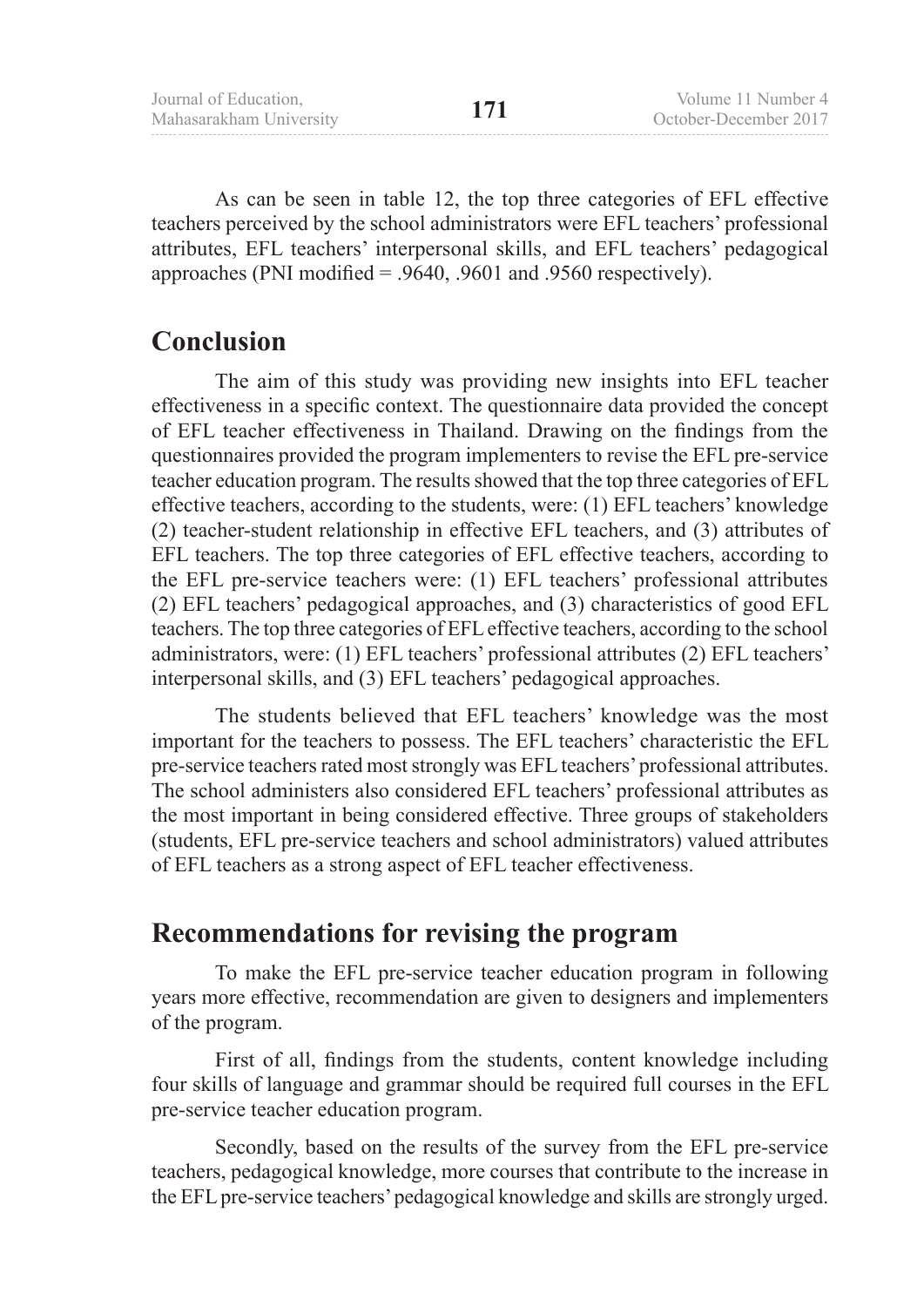Thirdly, according to findings from the school administrators, the duration of the field experience should be increased to allow the EFL pre-service teachers to improve teachers' interpersonal skills before practicum in the final year of the program. During the third and fourth years, the pre-service teachers should have opportunities to explore a range of innovative strategies and make links between their teaching and the understanding of students. There are also class meetings and discussions to reflect on the changes in the prospective teachers' beliefs and practices about teaching and learning.

 Fourthly, all groups of stakeholders in this study indicated their concern about attributes of EFL teachers. Thus, to revise the program in following years, courses related to professional ethics for teachers and teacher profession need to be taken into consideration.

Fifthly, a critical, careful revision of the program is required for a more effective practicum. From the research findings, it was suggested that teachers' pedagogical approaches and teachers' interpersonal skills be important characteristics for EFL teachers. Therefore, the coordination between school and university should be improved. The school administration and the class teachers should have positive attitudes towards teacher candidates and, the school and the university administrators should firstly be in cooperation with each other. Moreover, the responsibilities of the school principal, class teachers, faculty members and teacher candidates should clearly be stated and they should all be informed about their responsibilities.

 Sixthly, program designers and implementers should continue stakeholder engagement with collaborative dialogue. Planning careful coordination of efforts amongst various stakeholders will ensure effective and systematic implementation of the EFL pre-service teacher education program.

Finally, teacher educators should also receive professional development opportunities to ensure that they are kept up to date on educational theory on effective teaching. Possible areas for professional development of teacher educators are subject content knowledge, pedagogy, pedagogical content knowledge, classroom management, assessment, and providing effective guidance and support to pre-service teachers.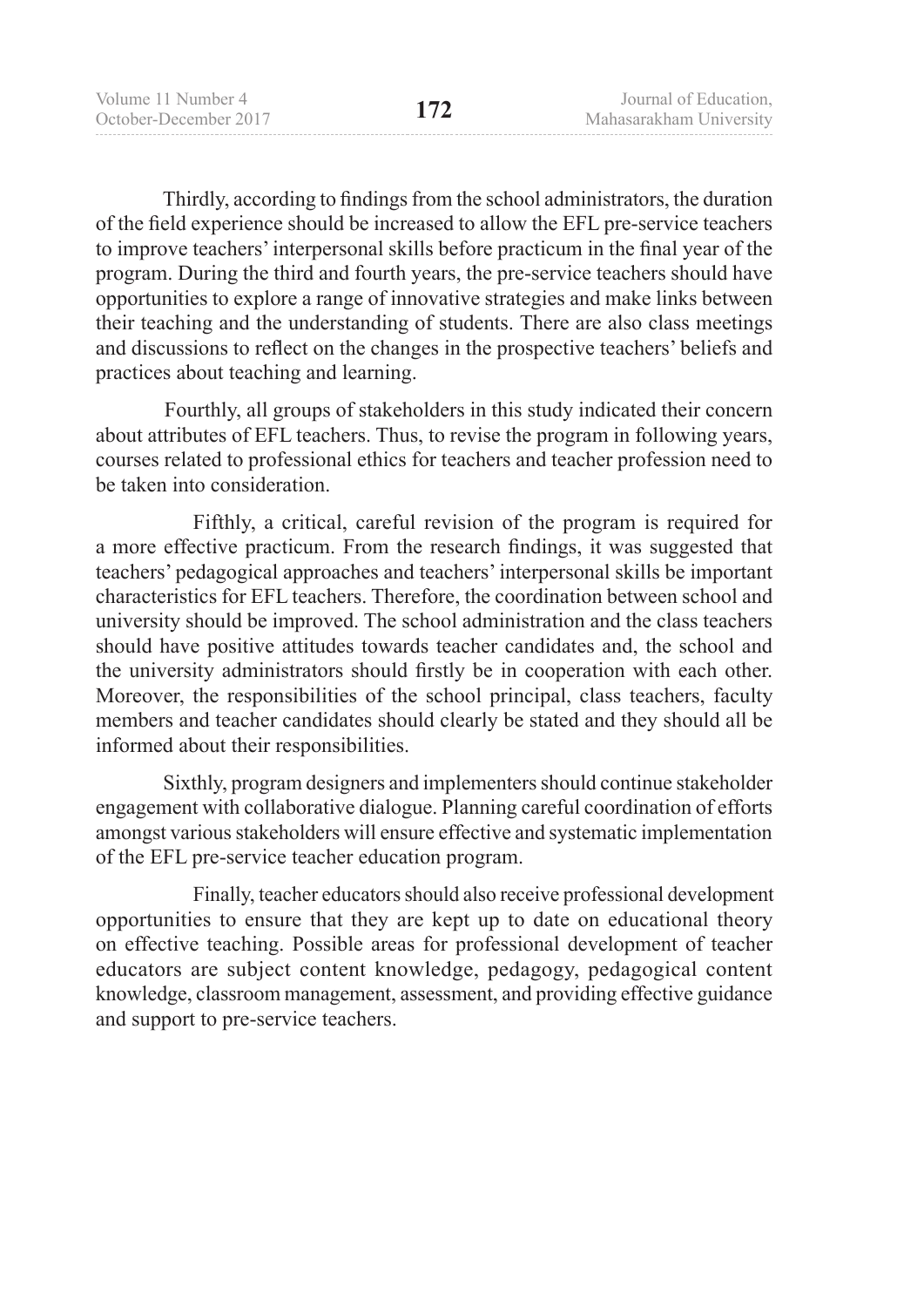## **References**

- Anderson, S. E. (ed.). (2002). *Improving schools through teacher development: Case studies of the Aga Khan Foundation Projects in East Africa*. Lisse, The Netherlands: Swets and Zeitlinger.
- Australian Council of Deans of Education Inc. (ACDE). (2003). *Response to the commonwealth review of teaching and teacher education: Young people, schools and innovation: Towards an action plan for the school sector (Discussion paper)*. ACDE. Canberra.
- Broadbent, C. (2006). *Enhancing the quality of pre-service teachers' professional learning experiences within a national framework*. PEPE Conference, Towards Excellence in PEPE: A Collaborative Endeavour. Auckland, New Zealand, 1-3 February, pp. 52-59.
- Clinard, M. & Ariav, T. (1998). What mentoring does for mentors: A cross-cultural perspective. *European Journal of Teacher Education, 21*(1), 91-108.
- Darling-Hammond, L. (2000). Teacher quality and student achievement: A review of state policy evidence. *Education Policy Analysis Archives, 8*(1), 1-44.
- Day, C. (ed.).(2012). *Routledge international handbook of teacher and school development*. New York: Routledge.
- Flammer, A.F. (2013). *Effective English instruction through a PD framework.*  Doctoral dissertation, University of Southern California. Retrieved from https://search.proquest.com/docview/1458632482?pq-origsite=gscholar
- Giovannelli, M. (2003). Relationship between reflective disposition toward teaching and effective teaching. *The Journal of Educational Research, 96*(5), 293-309.
- Hanushek, E.A. (1992). *Educational performance of the poor: Lessons from rural northeast Brazil*. New York: Oxford University Press.
- Ko, J. (2014). *Effective teaching.* Education Development Trust. Oxford University Department of Education.
- Mac Meekin, M. (2014).*The 27 characteristics of the 21st century teacher.*  Retrieved from http://www.educatorstechnology.com/2013/04/the-27 characteristics-of-21st-century.html
- McKnight, K., Graybeal, J., Graybeal, L. & Yarbro, J. (2016). *Finland: What makes an effective teacher?* Excusive Summary, Pearson Education.
- OECD/UNESCO (2016). *Education in Thailand: An OECD-UNESCO perspective, reviews of national policies for education*. OECD Publishing, Paris.